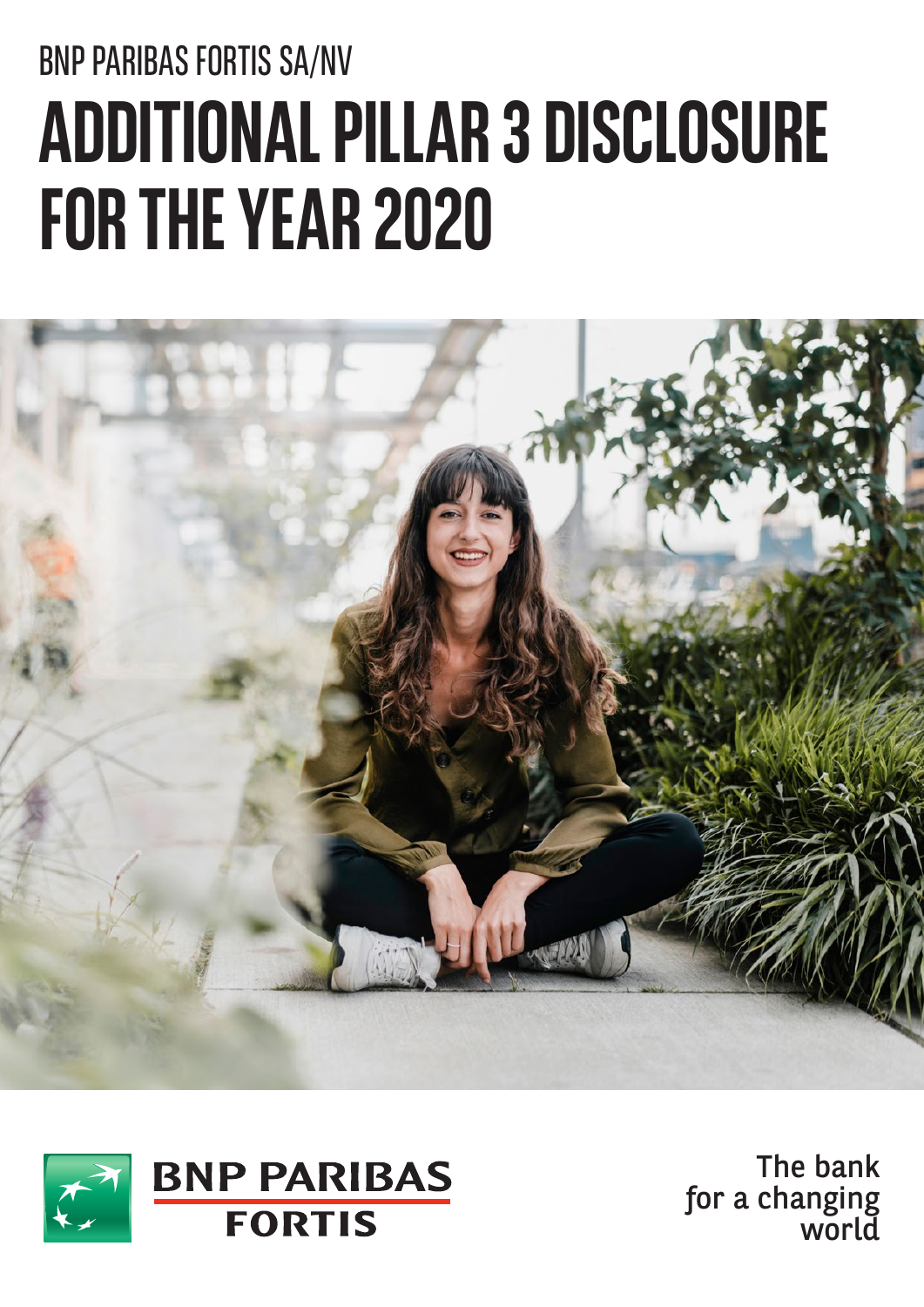This document contains additional quantitative Pillar 3 disclosures that completes information published in the Pillar 3 report of BNP Paribas Fortis for the year 2020.

#### **Table of Contents**

| Geographical distribution of credit exposures relevant for the calculation of the countercyclical |  |
|---------------------------------------------------------------------------------------------------|--|
|                                                                                                   |  |
|                                                                                                   |  |
| IRBA exposure by PD scale and asset class – Sovereigns, Financial institutions and Corporates 5   |  |
|                                                                                                   |  |
|                                                                                                   |  |
|                                                                                                   |  |
|                                                                                                   |  |
|                                                                                                   |  |
|                                                                                                   |  |
|                                                                                                   |  |
|                                                                                                   |  |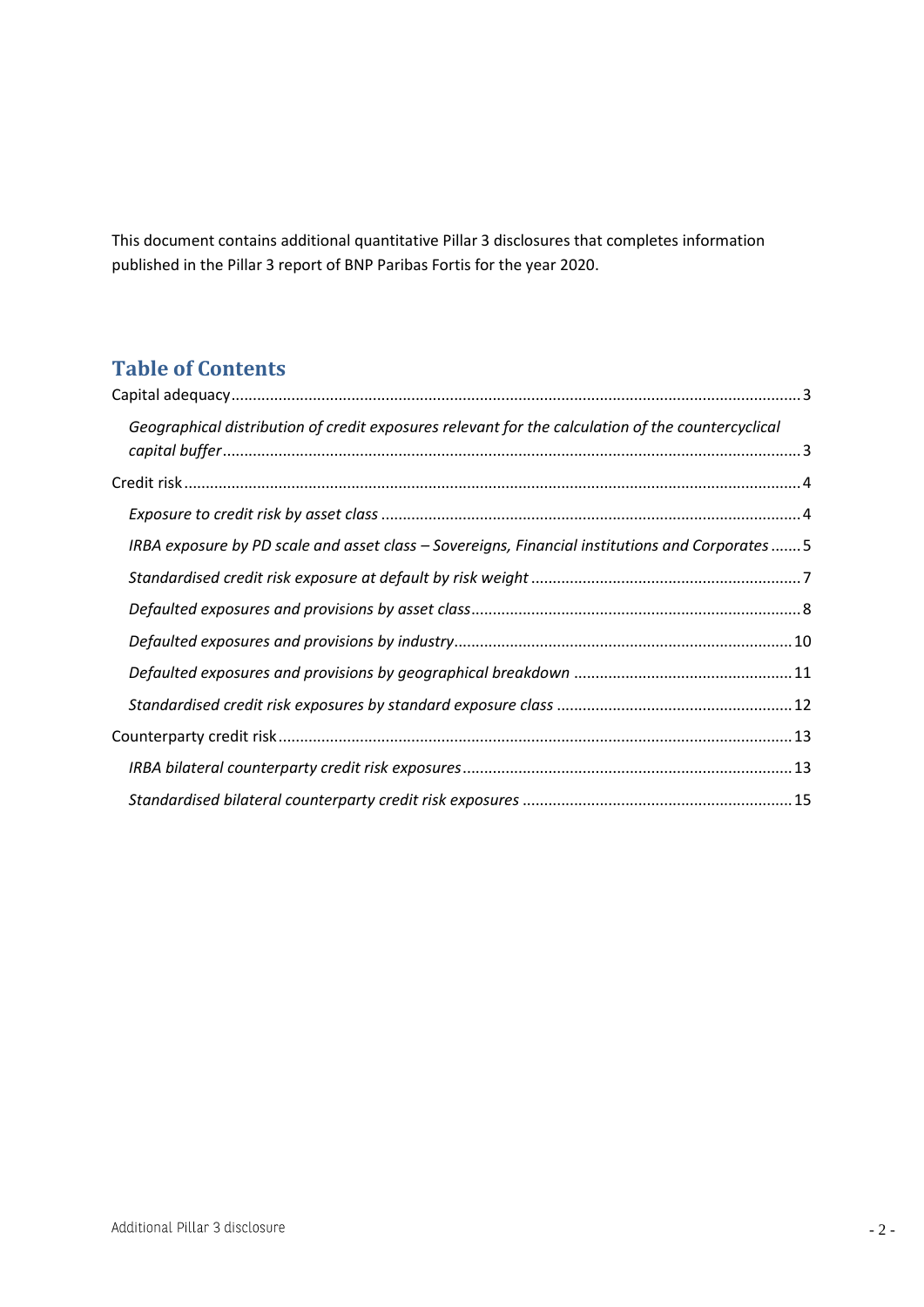#### Capital adequacy

#### *Geographical distribution of credit exposures relevant for the calculation of the countercyclical capital buffer*

|                      |                       |             |                                                  |                                 |                                          | 31 December 2020                                |                                               |                                          |                |                                     |                                        |
|----------------------|-----------------------|-------------|--------------------------------------------------|---------------------------------|------------------------------------------|-------------------------------------------------|-----------------------------------------------|------------------------------------------|----------------|-------------------------------------|----------------------------------------|
|                      |                       |             | <b>General credit exposures</b>                  |                                 | <b>Securitisation exposure</b>           |                                                 |                                               | Own funds requirements                   |                |                                     |                                        |
| In millions of euros | Country               | for SA      | Exposure value Exposure value<br>IR <sub>B</sub> | <b>Exposure value</b><br>for SA | <b>Exposure value</b><br>IR <sub>B</sub> | Of which:<br><b>General credit</b><br>exposures | Of which:<br><b>Trading book</b><br>exposures | Of which:<br>Securitisation<br>exposures | Total          | Own funds<br>requirement<br>weights | Countercyclical<br>capital buffer rate |
|                      | <b>BULGARIA</b>       | $\mathbf 0$ | 73                                               | $\overline{\phantom{a}}$        | $\overline{\phantom{a}}$                 | 3                                               | $\overline{\phantom{a}}$                      | $\sim$                                   | 3              | 0.03%                               | 0,500%                                 |
|                      | <b>LUXEMBOURG</b>     | 1.019       | 19,941                                           | $\sim$                          | $\overline{\phantom{a}}$                 | 688                                             | $\Omega$                                      | $\sim$                                   | 688            | 7.58%                               | 0,250%                                 |
|                      | NORWAY                | 220         | 638                                              | $\overline{\phantom{a}}$        | $\overline{\phantom{a}}$                 | 30                                              | $\overline{\phantom{a}}$                      | $\sim$                                   | 30             | 0.33%                               | 1.00%                                  |
|                      | <b>SLOVAKIA</b>       | 121         | 32                                               |                                 | $\overline{\phantom{a}}$                 | 8                                               | $\overline{\phantom{a}}$                      |                                          | 8              | 0.09%                               | 1.00%                                  |
|                      | <b>CZECH REPUBLIC</b> | 358         | 46                                               | $\sim$                          | $\overline{\phantom{a}}$                 | 23                                              | $\sim$                                        | $\sim$                                   | 23             | 0.26%                               | 0,500%                                 |
| Europe               |                       | 57,537      | 168,845                                          | 231                             | 4,211                                    | 7,894                                           | 86                                            | 57                                       | 8,037          | 88.50%                              |                                        |
| <b>North America</b> |                       | 84          | 2,838                                            | 646                             | $\overline{\phantom{a}}$                 | 71                                              | $\overline{\phantom{a}}$                      | 44                                       | 115            | 1.27%                               |                                        |
|                      | <b>HONG-KONG</b>      | 8           | 54                                               | $\sim$                          | $\overline{\phantom{a}}$                 | $\overline{2}$                                  | $\overline{\phantom{a}}$                      | $\sim$                                   | $\overline{2}$ | 0.02%                               | 1.00%                                  |
| Asia Pacific         |                       | 36          | 995                                              | $\overline{2}$                  | $\overline{\phantom{a}}$                 | 44                                              | $\overline{\phantom{a}}$                      | $\mathbf{0}$                             | 44             | 0.49%                               |                                        |
| <b>Rest of World</b> |                       | 12,376      | 5,467                                            | $\overline{\phantom{a}}$        | $\overline{\phantom{a}}$                 | 874                                             | 10                                            | $\sim$                                   | 885            | 9.74%                               |                                        |
| Total                |                       | 70,033      | 178,145                                          | 879                             | 4,211                                    | 8,884                                           | 96                                            | 101                                      | 9,081          | 100%                                |                                        |

<span id="page-2-1"></span><span id="page-2-0"></span>

| <b>Total</b>         |                       | 70.033                          | 178.145                                                                                     | 879                             | 4.211                                    | 8.884                                    | 96                                            | 101                                             | 9,081          | 100%                                |                                        |  |
|----------------------|-----------------------|---------------------------------|---------------------------------------------------------------------------------------------|---------------------------------|------------------------------------------|------------------------------------------|-----------------------------------------------|-------------------------------------------------|----------------|-------------------------------------|----------------------------------------|--|
|                      |                       |                                 |                                                                                             |                                 |                                          |                                          |                                               |                                                 |                |                                     |                                        |  |
|                      |                       |                                 | 31 December 2019                                                                            |                                 |                                          |                                          |                                               |                                                 |                |                                     |                                        |  |
|                      |                       |                                 | <b>General credit exposures</b><br><b>Securitisation exposure</b><br>Own funds requirements |                                 |                                          |                                          |                                               |                                                 |                |                                     |                                        |  |
| In millions of euros | Country               | <b>Exposure value</b><br>for SA | <b>Exposure value</b><br><b>IRB</b>                                                         | <b>Exposure value</b><br>for SA | <b>Exposure value</b><br>IR <sub>B</sub> | Of which:<br>General credit<br>exposures | Of which:<br><b>Trading book</b><br>exposures | Of which:<br><b>Securitisation</b><br>exposures | <b>Total</b>   | Own funds<br>requirement<br>weights | Countercyclical<br>capital buffer rate |  |
|                      | <b>BULGARIA</b>       | $\overline{1}$                  | 107                                                                                         | $\sim$                          | $\sim$                                   | $\mathbf{A}$                             | $\sim$                                        | $\sim$                                          | $\overline{a}$ | 0.04%                               | 0,500%                                 |  |
|                      | DANEMARK              | 221                             | 319                                                                                         | $\sim$                          | $\sim$                                   | 29                                       | $\sim$                                        | $\sim$                                          | 29             | 0.32%                               | 1,000%                                 |  |
|                      | FRANCE                | 11,884                          | 2,661                                                                                       | $\sim$                          | $\sim$                                   | 782                                      | 113                                           | $\sim$                                          | 895            | 9.86%                               | 0,250%                                 |  |
|                      | <b>IRLANDE</b>        | 32                              | 253                                                                                         | $\sim$                          | $\sim$                                   | 18                                       | $\overline{\phantom{a}}$                      | $\sim$                                          | 18             | 0.19%                               | 1,000%                                 |  |
|                      | <b>ICELAND</b>        | $\mathbf{O}$                    | $\circ$                                                                                     | $\sim$                          | $\sim$                                   | $\mathbf{O}$                             | $\sim$                                        | $\sim$                                          | $\mathbf{O}$   | 0.00%                               | 1,750%                                 |  |
|                      | LITHUANIA             | $\overline{1}$                  | 5                                                                                           | $\sim$                          | $\sim$                                   | $\mathbf{1}$                             | $\overline{\phantom{a}}$                      | $\sim$                                          | $\mathbf{1}$   | 0.01%                               | 1.000%                                 |  |
|                      | <b>NORWAY</b>         | 238                             | 339                                                                                         | $\sim$                          | $\sim$                                   | 22                                       | $\overline{\phantom{a}}$                      | $\sim$                                          | 22             | 0.24%                               | 2,500%                                 |  |
|                      | UNITED KINGDOM        | 6,457                           | 5,582                                                                                       | $\sim$                          | 94                                       | 562                                      | $\sim$                                        | $\overline{1}$                                  | 563            | 6.20%                               | 1,000%                                 |  |
|                      | <b>SLOVAKIA</b>       | 126                             | 50                                                                                          | $\sim$                          | $\sim$                                   | 9                                        | $\overline{\phantom{a}}$                      | $\sim$                                          | 9              | 0.10%                               | 1,500%                                 |  |
|                      | <b>SWEDEN</b>         | 215                             | 821                                                                                         | $\sim$                          | $\sim$                                   | 43                                       | $\sim$                                        | $\sim$                                          | 43             | 0.47%                               | 2,500%                                 |  |
|                      | <b>CZECH REPUBLIC</b> | 358                             | 26                                                                                          | $\sim$                          | $\sim$                                   | 23                                       | $\sim$                                        | $\sim$                                          | 23             | 0.26%                               | 1,500%                                 |  |
| <b>Europe</b>        |                       | 56,189                          | 164,828                                                                                     | $\sim$                          | 4,550                                    | 7,777                                    | 113                                           | 74                                              | 7,964          | 87.73%                              |                                        |  |
| <b>North America</b> |                       | 128                             | 2,826                                                                                       | $\sim$                          | 885                                      | 79                                       | $\sim$                                        | 16                                              | 94             | 1.04%                               |                                        |  |
|                      | <b>HONG-KONG</b>      | $\overline{7}$                  | 72                                                                                          | $\sim$                          | $\sim$                                   | 5                                        | $\sim$                                        | ٠                                               | 5              | 0.06%                               | 2,000%                                 |  |
| Asia Pacific         |                       | 66                              | 1,046                                                                                       | $\sim$                          | 3                                        | 53                                       | $\sim$                                        | $\mathbf{o}$                                    | 53             | 0.58%                               |                                        |  |
| <b>Rest of World</b> |                       | 14,099                          | 6,149                                                                                       | $\sim$                          | $\sim$                                   | 958                                      | 9                                             | $\sim$                                          | 967            | 10.65%                              |                                        |  |
| <b>Total</b>         |                       | 70,482                          | 174,850                                                                                     | ÷.                              | 5,437                                    | 8,866                                    | 122                                           | 90                                              | 9,079          | 100%                                |                                        |  |
|                      |                       |                                 |                                                                                             |                                 |                                          |                                          |                                               |                                                 |                |                                     |                                        |  |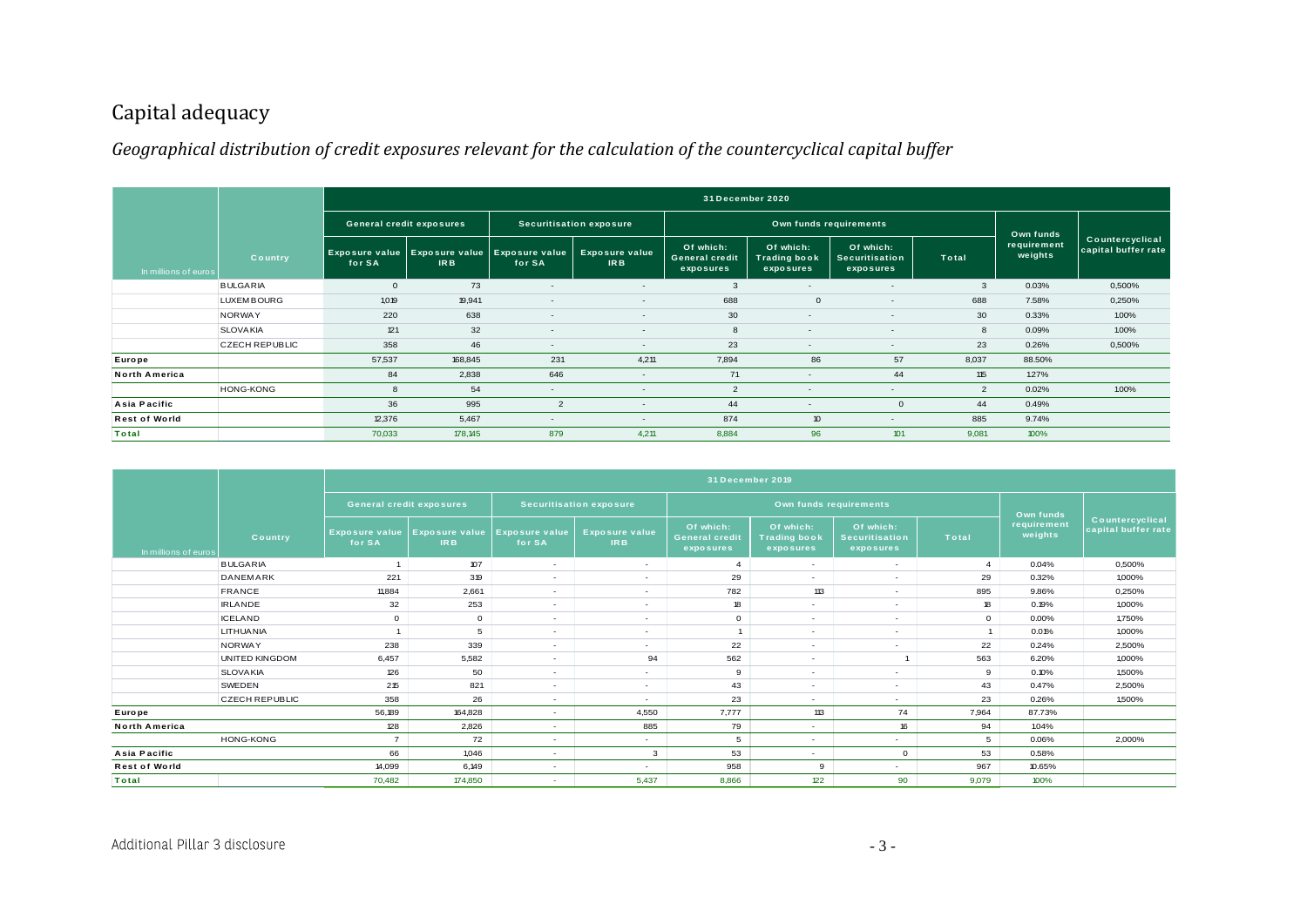### <span id="page-3-0"></span>Credit risk

#### <span id="page-3-1"></span>*Exposure to credit risk by asset class*

|                                                      | 31 December 2020      | 31 December 2019 |
|------------------------------------------------------|-----------------------|------------------|
| In millions of euros                                 | <b>Gross exposure</b> | Gross exposure   |
| Central governments or central banks                 | 64,878                | 19,175           |
| <b>Institutions</b>                                  | 15,798                | 20,383           |
| Corporates                                           | 112,753               | 107,883          |
| Of which: Specialised lending                        | 16,790                | 16,112           |
| Of which: SMEs                                       | 2,838                 | 2,853            |
| Retail                                               | 89,019                | 87,588           |
| Secured by real estate property SMEs                 | 7,146                 | 6,903            |
| Secured by real estate property Non-SMEs             | 60,784                | 59,669           |
| Qualifying revolving (Retail)                        | 490                   | 498              |
| <b>Other Retail SMEs</b>                             | 6,853                 | 7,109            |
| Other Retail Non-SMEs                                | 13,746                | 13,409           |
| Other Items                                          | 469                   | 444              |
| <b>Total IRB approach</b>                            | 282,918               | 235,474          |
| Central governments or central banks                 | 7,413                 | 6,118            |
| Regional governments or local authorities            | 1,305                 | 1,340            |
| <b>Public sector entities</b>                        | 255                   | 236              |
| Multilateral development banks                       | $\mathbf 0$           | 0                |
| International organisations                          | $\mathbf{0}$          | 0                |
| <b>Institutions</b>                                  | 6,053                 | 13,162           |
| Corporates                                           | 22,708                | 23,996           |
| Of which: SMEs                                       | 4,050                 | 3,966            |
| Retail                                               | 25,232                | 26,011           |
| Of which: SMEs                                       | 18,823                | 19,276           |
| Exposures secured by mortgages on immovable property | 5,780                 | 6,387            |
| Of which: SMEs                                       | 1,586                 | 2,167            |
| Exposures un default                                 | 2,128                 | 2,069            |
| <b>Other Exposures</b>                               | 18,662                | 17,075           |
| <b>Total Standardised approach</b>                   | 89,542                | 96,407           |
| Total                                                | 372,460               | 331,881          |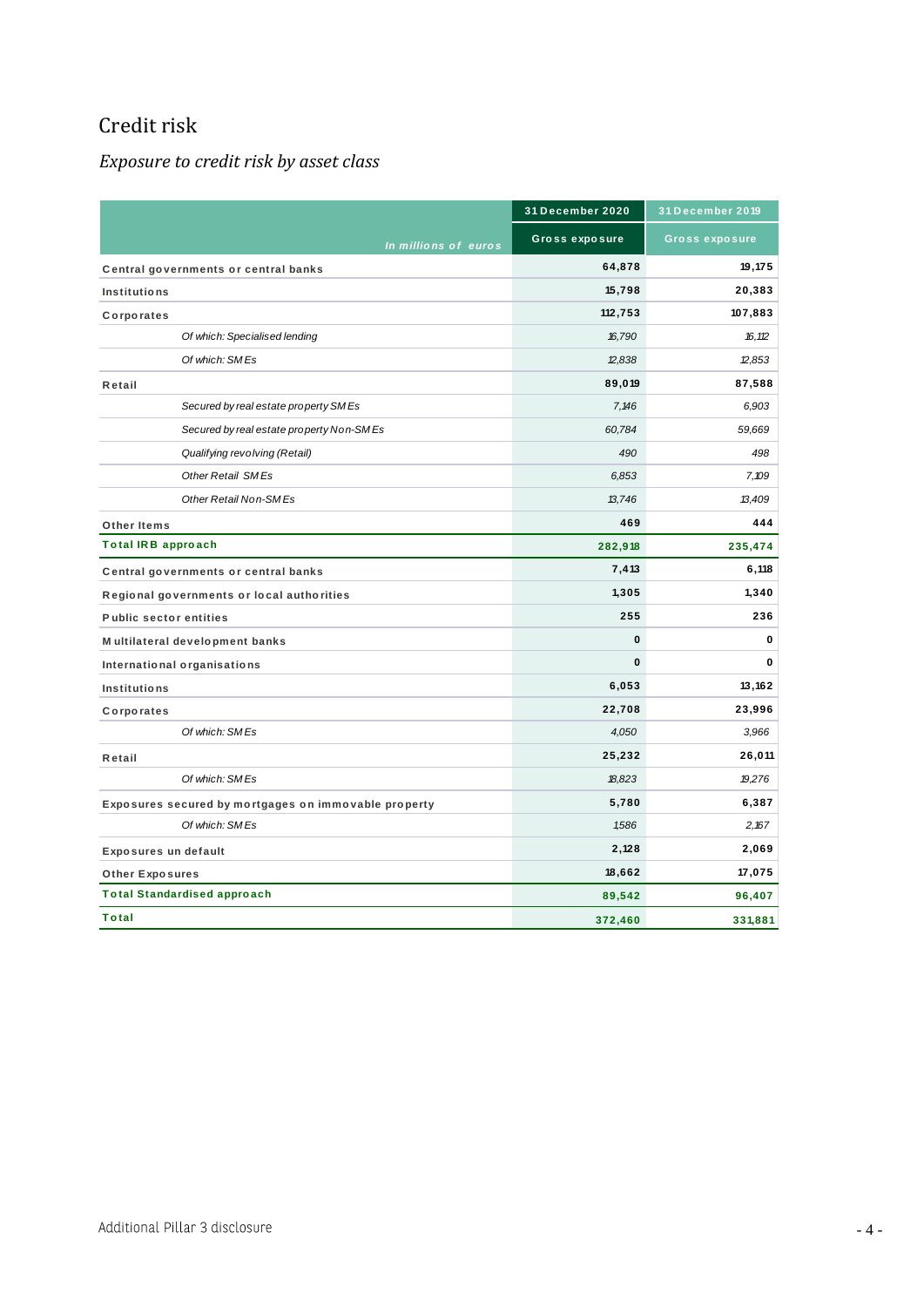| IRBA exposure by PD scale and asset class - Sovereigns, Financial institutions and Corporates |                |                                     |                                  |                                     |             |                  |                       |                     |                |                      |                         |                   |
|-----------------------------------------------------------------------------------------------|----------------|-------------------------------------|----------------------------------|-------------------------------------|-------------|------------------|-----------------------|---------------------|----------------|----------------------|-------------------------|-------------------|
|                                                                                               |                |                                     |                                  |                                     |             | 31 December 2020 |                       |                     |                |                      |                         |                   |
| In millions of euros                                                                          | PD range       | <b>Balance</b><br>sheet<br>exposure | Off-balance<br>sheet<br>exposure | Average<br>off-balance<br>sheet CCF | EAD         | Average PD       | Average<br><b>LGD</b> | Average<br>maturity | <b>RWAs</b>    | Average<br><b>RW</b> | <b>Expected</b><br>Loss | <b>Provisions</b> |
| Central                                                                                       | 0,00 < 0,15    | 63,849                              | 269                              | 52%                                 | 63,990      | 0.01%            | $1\%$                 | $\overline{2}$      | 98             | 0.15%                | $\mathbf 0$             |                   |
| governments<br>and central                                                                    | 0,15 < 0,25    | $\mathbf 0$                         | $\mathbf 0$                      | 67%                                 | $\mathbf 0$ | 0.21%            | 24%                   | $\mathbf{1}$        | $\mathsf 0$    | 23.24%               | $\mathsf{O}$            |                   |
| banks                                                                                         | 0,25 < 0,50    | 49                                  | 3                                | 45%                                 | 51          | 0.33%            | 3%                    | $\overline{2}$      | $\overline{2}$ | 3.89%                | $\mathsf{O}$            |                   |
|                                                                                               | 0,50 < 0,75    | 8                                   | $\mathbf 0$                      | 50%                                 | 8           | 0.69%            | 3%                    | $\overline{2}$      | $\mathsf 0$    | 5.60%                | $\mathbf 0$             |                   |
|                                                                                               | 0,75 < 2,50    | 77                                  | 11                               | 30%                                 | 80          | 1.94%            | 2%                    | 3                   | 6              | 7.38%                | $\mathbf 0$             |                   |
|                                                                                               | 2,50 < 10,00   | 32                                  | 47                               | 55%                                 | 58          | 6.05%            | $1\%$                 | $\overline{4}$      | 3              | 5.05%                | $\mathsf{O}$            |                   |
|                                                                                               | 10,00 < 100,00 | 297                                 | 236                              | 55%                                 | 428         | 12.22%           | 3%                    | $\overline{4}$      | 72             | 16.81%               | $\overline{2}$          |                   |
|                                                                                               | 100,00         | $\mathbf 0$                         | $\blacksquare$                   | 0%                                  | $\mathbf 0$ | 100.00%          | 6%                    | $\overline{4}$      | $\mathsf 0$    | 62.24%               |                         |                   |
| Sub-Total                                                                                     |                | 64,312                              | 567                              | 53%                                 | 64,614      | 0.10%            | 1%                    | $\overline{2}$      | 181            | 0.28%                | $\overline{2}$          | 5 <sup>1</sup>    |
| Institutions                                                                                  | 0,00 < 0,15    | 11,340                              | 2,243                            | 31%                                 | 12,059      | 0.04%            | 12%                   | 5                   | 1,098          | 9.11%                | $\overline{1}$          |                   |
|                                                                                               | 0,15 < 0,25    | 376                                 | 78                               | 21%                                 | 394         | 0.19%            | 14%                   | $\overline{4}$      | 62             | 15.75%               | $\mathbf 0$             |                   |
|                                                                                               | 0,25 < 0,50    | 379                                 | 136                              | 35%                                 | 431         | 0.32%            | 12%                   | 4                   | 75             | 17.39%               | $\mathbf 0$             |                   |
|                                                                                               | 0,50 < 0,75    | 316                                 | 109                              | 24%                                 | 344         | 0.61%            | 9%                    | $\overline{4}$      | 63             | 18.26%               | $\mathbf 0$             |                   |
|                                                                                               | 0,75 < 2,50    | 387                                 | 191                              | 51%                                 | 491         | 1.24%            | 20%                   | 3                   | 231            | 47.11%               | $\mathbf{1}$            |                   |
|                                                                                               | 2,50 < 10,00   | 83                                  | 47                               | 28%                                 | 99          | 4.29%            | 14%                   | 3                   | 340            | 344.92%              | $\mathbf{1}$            |                   |
|                                                                                               | 10,00 < 100,00 | $\overline{4}$                      | 9                                | 9%                                  | 5           | 15.97%           | 42%                   | $\mathbf{1}$        | 12             | 238.05%              | $\mathbf 0$             |                   |
|                                                                                               | 100,00         | 99                                  | 0                                | 67%                                 | 99          | 100.00%          | 64%                   | $\overline{4}$      | 14             | 14.31%               | 63                      |                   |
| Sub-Total                                                                                     |                | 12,985                              | 2,813                            | 32%                                 | 13,921      | 0.85%            | 12%                   | 5 <sup>5</sup>      | 1,896          | 13.62%               | 66                      | 67                |
| Corporates                                                                                    | 0,00 < 0,15    | 9,852                               | 14,823                           | 49%                                 | 17,253      | 0.07%            | 31%                   | 3                   | 3,409          | 19.76%               | $\overline{4}$          |                   |
|                                                                                               | 0,15 < 0,25    | 6,050                               | 4,813                            | 43%                                 | 8,167       | 0.18%            | 30%                   | 3                   | 2,705          | 33.12%               | 4                       |                   |
|                                                                                               | 0,25 < 0,50    | 10,910                              | 6,824                            | 56%                                 | 14,971      | 0.35%            | 23%                   | 3                   | 5,109          | 34.13%               | 12                      |                   |
|                                                                                               | 0,50 < 0,75    | 5,217                               | 8,357                            | 23%                                 | 7,241       | 0.65%            | 17%                   | 3                   | 2,408          | 33.26%               | 8                       |                   |
|                                                                                               | 0,75 < 2,50    | 15,767                              | 9,325                            | 38%                                 | 19,581      | 1.41%            | 17%                   | 3                   | 8,256          | 42.16%               | 48                      |                   |
|                                                                                               | 2,50 < 10,00   | 9,802                               | 5,685                            | 45%                                 | 12,460      | 4.55%            | 22%                   | 3                   | 9,455          | 75.89%               | 125                     |                   |
|                                                                                               | 10,00 < 100,00 | 1,487                               | 1,171                            | 54%                                 | 2,124       | 15.68%           | 17%                   | 3                   | 1,804          | 84.92%               | 60                      |                   |
|                                                                                               | 100,00         | 2,230                               | 441                              | 39%                                 | 2,408       | 100.00%          | 45%                   | $\overline{2}$      | 1,149          | 47.72%               | 1,147                   |                   |
| Sub-Total                                                                                     |                | 61,314                              | 51,439                           | 43%                                 | 84,205      | 4.41%            | 23%                   | 3 <sup>2</sup>      | 34,295         | 40.73%               | 1,407                   | 1,376             |
| Total                                                                                         |                | 138,611                             | 54,819                           | 42%                                 | 162,740     | 2.39%            | 13.31%                | 3 <sup>2</sup>      | 36,372         | 22.35%               | 1,476                   | 1,447             |

#### <span id="page-4-0"></span>*IRBA exposure by PD scale and asset class – Sovereigns, Financial institutions and Corporates*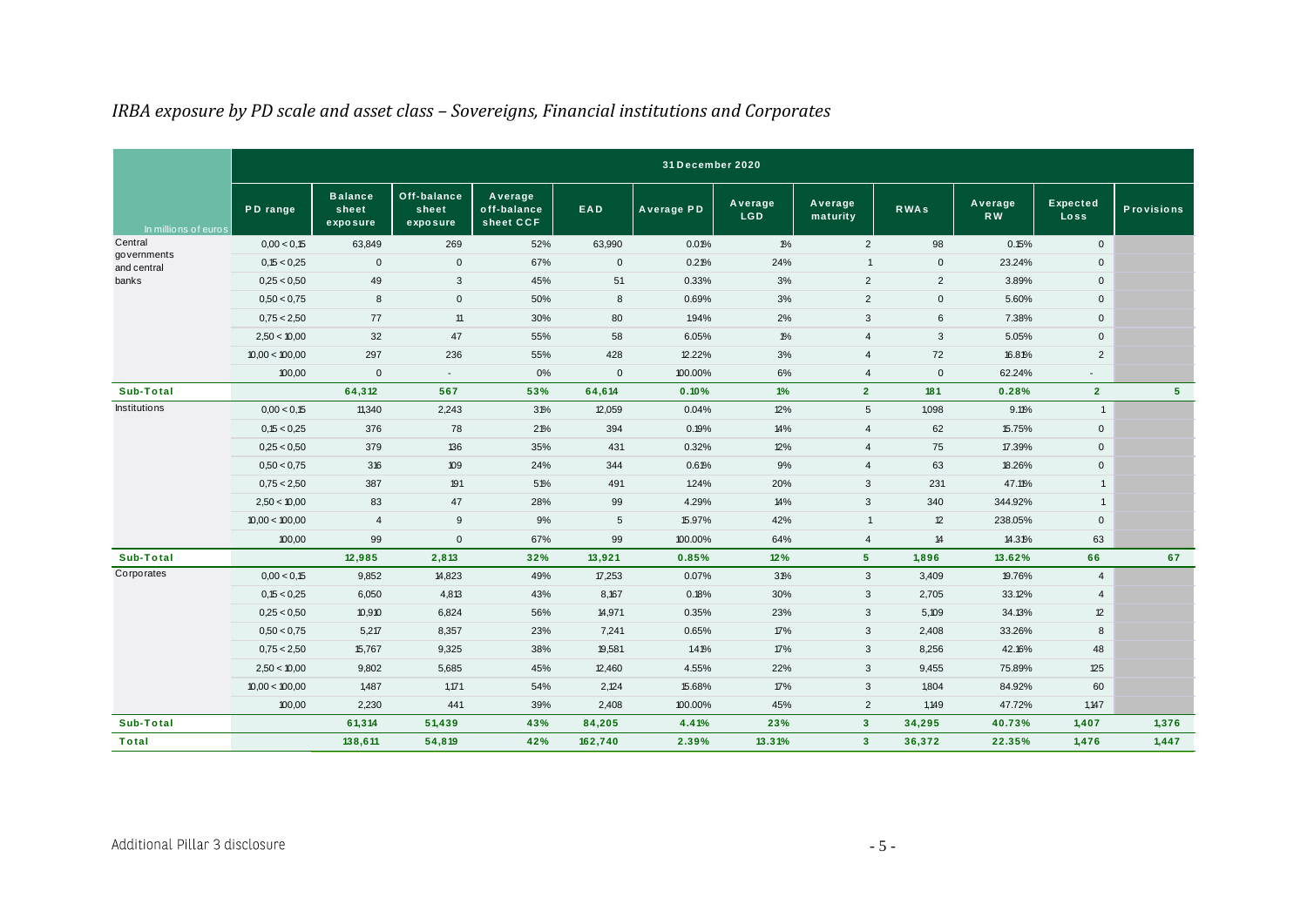|                            |                |                                     |                                        |                                     |                | 31 December 2019 |                       |                         |                |                      |                                |                         |
|----------------------------|----------------|-------------------------------------|----------------------------------------|-------------------------------------|----------------|------------------|-----------------------|-------------------------|----------------|----------------------|--------------------------------|-------------------------|
|                            |                |                                     |                                        |                                     |                |                  |                       |                         |                |                      |                                |                         |
| In millions of euros       | PD range       | <b>Balance</b><br>sheet<br>exposure | <b>Offbalance</b><br>sheet<br>exposure | Average<br>off-balance<br>sheet CCF | <b>EAD</b>     | Average PD       | Average<br><b>LGD</b> | Average<br>maturity     | <b>RWAs</b>    | Average<br><b>RW</b> | <b>Expected</b><br><b>Loss</b> | <b>Provisions</b>       |
| Central                    | 0.00 < 0.15    | 18,014                              | 288                                    | 53%                                 | 18,167         | 0.01%            | $1\%$                 | $\overline{4}$          | 65             | 0.36%                | $\mathbf 0$                    |                         |
| governments<br>and central | 0,15 < 0.25    | $\sim$                              | $\mathbf 0$                            | 50%                                 | $\mathbf 0$    | 0.21%            | 13%                   | $\overline{1}$          | $\mathbf{0}$   | 11.27%               | $\mathbf 0$                    |                         |
| banks                      | 0.25 < 0.50    | 43                                  | 21                                     | 73%                                 | 58             | 0.33%            | 3%                    | 3                       | 3              | 5.30%                | $\mathbf 0$                    |                         |
|                            | 0.50 < 0.75    | 36                                  | $\overline{1}$                         | 16%                                 | 36             | 0.69%            | 2%                    | 3                       | $\overline{1}$ | 3.41%                | $\mathbf 0$                    |                         |
|                            | 0.75 < 2.50    | 160                                 | $\mathcal{T}$                          | 69%                                 | 172            | 1.46%            | 24%                   | $\overline{2}$          | 75             | 43.70%               | $\mathsf 0$                    |                         |
|                            | 2,50 < 10,00   | 106                                 | 76                                     | 75%                                 | 164            | 7.04%            | 2%                    | 3                       | $17\,$         | 10.31%               | $\mathbf 0$                    |                         |
|                            | 10,00 < 100,00 | 274                                 | 139                                    | 75%                                 | 377            | 12.60%           | 3%                    | $\overline{4}$          | 62             | 16.32%               | $\overline{2}$                 |                         |
|                            | 100,00         | $\mathbf 0$                         | $\overline{a}$                         | 0%                                  | $\mathbf 0$    | 100.00%          | 5%                    | $\overline{4}$          | $\mathbf 0$    | 62.26%               | $\mathbf 0$                    |                         |
| Sub-Total                  |                | 18,634                              | 541                                    | 63%                                 | 18,974         | 0.34%            | 2%                    | 4                       | 223            | 1.18%                | 3 <sup>1</sup>                 | $\overline{\mathbf{4}}$ |
| Institutions               | 0.00 < 0.15    | 15,755                              | 2,199                                  | 22%                                 | 16,370         | 0.04%            | 12%                   | 5                       | 1,766          | 10.10%               | $\mathbf{1}$                   |                         |
|                            | 0,15 < 0,25    | 507                                 | 28                                     | 21%                                 | 520            | 0.18%            | 10%                   | $\overline{4}$          | 63             | 12.16%               | $\mathbf 0$                    |                         |
|                            | 0.25 < 0.50    | 346                                 | 110                                    | 39%                                 | 392            | 0.30%            | 17%                   | $\overline{4}$          | 93             | 23.75%               | $\mathbf 0$                    |                         |
|                            | 0.50 < 0.75    | 357                                 | 230                                    | 27%                                 | 422            | 0.57%            | 13%                   | $\overline{4}$          | 144            | 34.13%               | $\mathsf{O}$                   |                         |
|                            | 0,75 < 2,50    | 356                                 | 266                                    | 44%                                 | 474            | 1.26%            | 18%                   | $\mathbf{3}$            | 205            | 43.20%               | $\mathbf{1}$                   |                         |
|                            | 2,50 < 10,00   | 76                                  | 35                                     | 37%                                 | 90             | 4.64%            | 17%                   | $\overline{2}$          | 54             | 59.48%               | $\mathbf{1}$                   |                         |
|                            | 10,00 < 100,00 | $\overline{4}$                      | $\overline{1}$                         | 25%                                 | $\overline{4}$ | 14.13%           | 28%                   | $\mathbf{3}$            | 6              | 155.07%              | $\mathsf 0$                    |                         |
|                            | 100,00         | 113                                 | $\mathbf 0$                            | 23%                                 | 113            | 100.00%          | 63%                   | $\overline{4}$          | 14             | 12.52%               | 69                             |                         |
| Sub-Total                  |                | 17,515                              | 2,869                                  | 29%                                 | 18,386         | 0.73%            | 14%                   | 5                       | 2,345          | 12.76%               | 72                             | 72                      |
| Corporates                 | 0.00 < 0.15    | 9,967                               | 14,352                                 | 58%                                 | 18,446         | 0.08%            | 30%                   | 3                       | 3,693          | 20.02%               | 4                              |                         |
|                            | 0,15 < 0.25    | 6,471                               | 4,651                                  | 46%                                 | 8,676          | 0.18%            | 29%                   | 3                       | 2,832          | 32.64%               | 5                              |                         |
|                            | 0,25 < 0,50    | 9,639                               | 5,773                                  | 52%                                 | 12,906         | 0.35%            | 25%                   | 3                       | 4,851          | 37.58%               | 11                             |                         |
|                            | 0,50 < 0,75    | 5,149                               | 8,829                                  | 22%                                 | 7,152          | 0.65%            | 17%                   | 3                       | 2,385          | 33.36%               | 8                              |                         |
|                            | 0.75 < 2.50    | 16,824                              | 7,982                                  | 37%                                 | 20,064         | 1.39%            | 18%                   | 3                       | 8,927          | 44.49%               | 50                             |                         |
|                            | 2,50 < 10,00   | 9,845                               | 4,725                                  | 49%                                 | 12,218         | 4.61%            | 21%                   | 3                       | 9,104          | 74.51%               | 119                            |                         |
|                            | 10,00 < 100,00 | 1,038                               | 242                                    | 44%                                 | 1,150          | 17.03%           | 21%                   | 3                       | 1,229          | 106.86%              | 39                             |                         |
|                            | 100,00         | 1,884                               | 512                                    | 56%                                 | 2,179          | 100.00%          | 44%                   | 2                       | 1,028          | 47.17%               | 1,087                          |                         |
| Sub-Total                  |                | 60,816                              | 47,067                                 | 45%                                 | 82,791         | 4.03%            | 23%                   | $\overline{\mathbf{3}}$ | 34,049         | 41.13%               | 1,323                          | 1,278                   |
| Total                      |                | 96,964                              | 50,477                                 | 44%                                 | 120,150        | 2.94%            | 18.40%                | $\overline{\mathbf{3}}$ | 36,617         | 30.48%               | 1,398                          | 1,355                   |
|                            |                |                                     |                                        |                                     |                |                  |                       |                         |                |                      |                                |                         |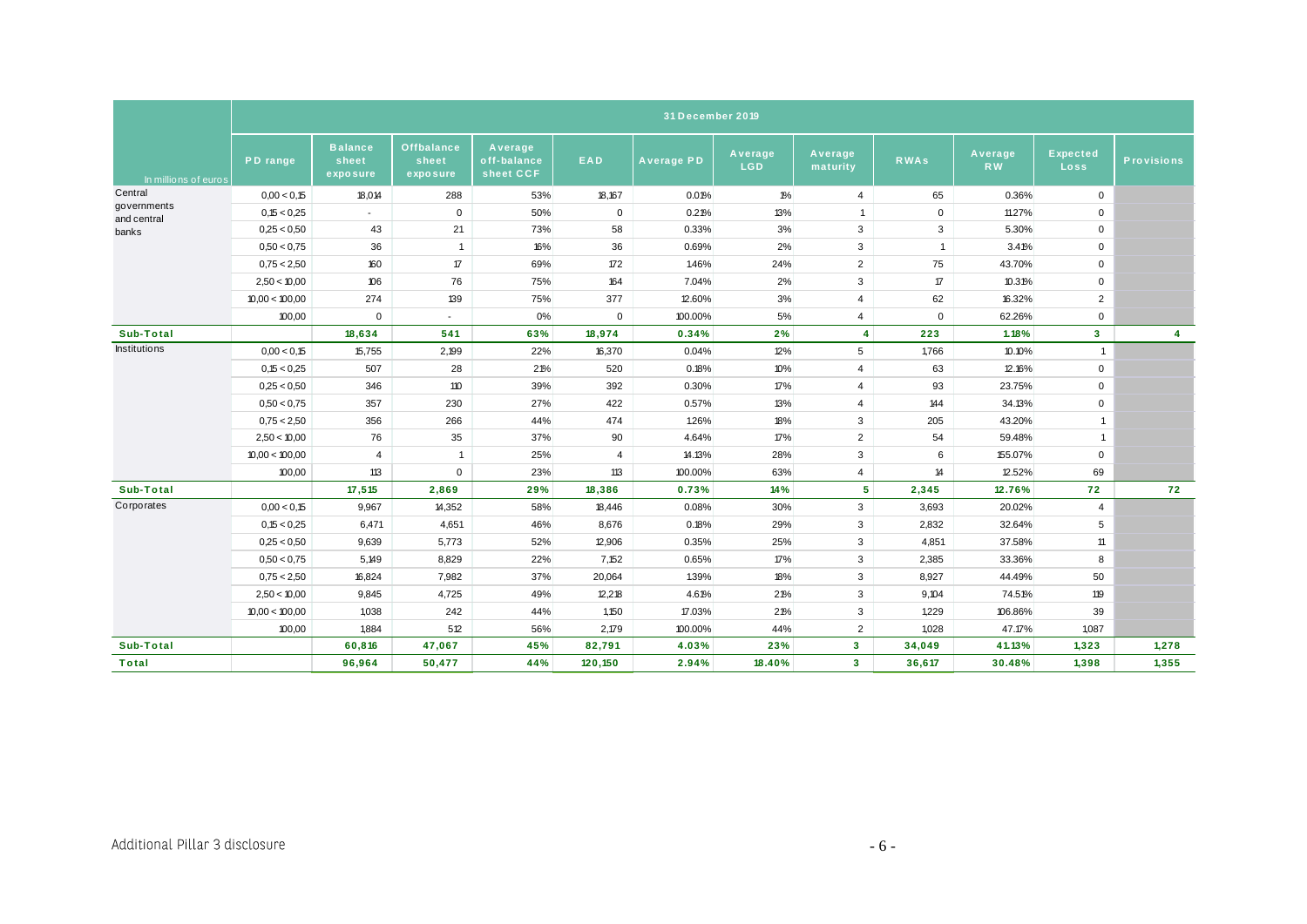#### *Standardised credit risk exposure at default by risk weight*

| Standardised credit risk exposure at default by risk weight |                          |                          |                          |                          |                            |                          |                          |                          |                          |              |
|-------------------------------------------------------------|--------------------------|--------------------------|--------------------------|--------------------------|----------------------------|--------------------------|--------------------------|--------------------------|--------------------------|--------------|
|                                                             |                          |                          |                          |                          | 31 December 2020           |                          |                          |                          |                          |              |
|                                                             |                          |                          |                          |                          | <b>Exposure at default</b> |                          |                          |                          |                          |              |
| <b>Risk Weight</b><br>In millions of euros                  | $0\%$                    | 20 %                     | 35 %                     | 50 %                     | 75 %                       | 100 %                    | 150 %                    | <b>Others</b>            | of which<br>unrated      | <b>Total</b> |
| Central governments or central banks                        | 5,482                    | 15                       | $\overline{\phantom{a}}$ | 16                       | $\overline{\phantom{0}}$   | 2,011                    | $\overline{\phantom{a}}$ | $\overline{\phantom{a}}$ | 1,790                    | 7,524        |
| Regional governments or local authorities                   | 337                      | 758                      | $\overline{\phantom{a}}$ | $\overline{4}$           | $\overline{\phantom{a}}$   | 131                      | -                        |                          | 331                      | 1,230        |
| Public sector entities                                      | 18                       | 164                      | $\overline{\phantom{a}}$ | 8                        | $\overline{\phantom{a}}$   | 10                       | $\overline{\phantom{a}}$ | $\overline{\phantom{a}}$ | 25                       | 199          |
| Multilateral development banks                              | $\mathbf{0}$             | $\mathbf 0$              | $\overline{\phantom{a}}$ | $\mathbf{0}$             | $\overline{\phantom{a}}$   | $\overline{\phantom{a}}$ | $\overline{\phantom{a}}$ | $\overline{\phantom{a}}$ | $\overline{\phantom{a}}$ | $\mathbf{0}$ |
| Institutions                                                | 116                      | 1,964                    | $\overline{\phantom{a}}$ | 2,345                    | $\overline{\phantom{0}}$   | 686                      | $\mathbf{0}$             | $\overline{\phantom{0}}$ | 386                      | 5,110        |
| Corporates                                                  | 29                       | 3,849                    | 12                       | 1,059                    | $\overline{\phantom{a}}$   | 16,526                   | 131                      | $\overline{\phantom{a}}$ | 15,526                   | 21,608       |
| Retail                                                      | $\overline{\phantom{0}}$ |                          | $\mathbf{0}$             | $\overline{\phantom{a}}$ | 21,703                     | $\overline{\phantom{a}}$ | $\overline{\phantom{a}}$ | $\overline{\phantom{a}}$ | 21,680                   | 21,703       |
| Exposures secured by mortgages on immovable property        | $\overline{\phantom{0}}$ | $\overline{\phantom{0}}$ | 3,015                    | 490                      | 948                        | 182                      |                          | $\overline{\phantom{a}}$ | 4,165                    | 4,637        |
| Exposures in default                                        | $\overline{\phantom{0}}$ | $\overline{\phantom{0}}$ | $\overline{\phantom{a}}$ | $\overline{\phantom{a}}$ | $\sim$                     | 802                      | 346                      | $\overline{\phantom{a}}$ | 1.107                    | 1.148        |
| Other Exposures                                             | $\overline{\phantom{0}}$ | 21                       | $\overline{\phantom{a}}$ | $\mathbf{0}$             | $\overline{\phantom{a}}$   | 2,974                    | 5                        | 15,714                   | 18,466                   | 18,714       |
| Total                                                       | 5,983                    | 6,771                    | 3,027                    | 3,923                    | 22,651                     | 23,320                   | 484                      | 15,714                   | 63,474                   | 81,874       |

<span id="page-6-0"></span>

| Other Exposures                                      | $\overline{\phantom{a}}$ | 21                         | $\overline{\phantom{a}}$ | $\mathbf{0}$             | $\overline{\phantom{a}}$ | 2,974                    | 5                        | 15,714                   | 18,466                   | 18,714       |
|------------------------------------------------------|--------------------------|----------------------------|--------------------------|--------------------------|--------------------------|--------------------------|--------------------------|--------------------------|--------------------------|--------------|
| Total                                                | 5,983                    | 6,771                      | 3,027                    | 3,923                    | 22,651                   | 23,320                   | 484                      | 15,714                   | 63,474                   | 81,874       |
|                                                      |                          |                            |                          |                          |                          |                          |                          |                          |                          |              |
|                                                      | 31 December 2019         |                            |                          |                          |                          |                          |                          |                          |                          |              |
|                                                      |                          | <b>Exposure at default</b> |                          |                          |                          |                          |                          |                          |                          |              |
| <b>Risk Weight</b><br>In millions of euros           | $0\%$                    | 20 %                       | 35 %                     | 50 %                     | 75 %                     | 100 %                    | 150 %                    | <b>Others</b>            | of which<br>unrated      | <b>Total</b> |
| Central governments or central banks                 | 4,025                    | 8                          | $\overline{a}$           | 14                       | $\overline{\phantom{a}}$ | 2,019                    | $\sim$                   | $\overline{\phantom{a}}$ | 780                      | 6,067        |
| Regional governments or local authorities            | 363                      | 707                        | $\overline{\phantom{a}}$ | 6                        | $\overline{\phantom{a}}$ | 182                      | $\overline{\phantom{a}}$ | $\overline{\phantom{a}}$ | 319                      | 1,258        |
| Public sector entities                               | 19                       | 144                        | $\sim$                   | $\overline{7}$           | $\sim$                   | 17                       | $\sim$                   | $\sim$                   | 18                       | 188          |
| Multilateral development banks                       | $\overline{\phantom{a}}$ | $\overline{\phantom{a}}$   | $\overline{\phantom{a}}$ | $\mathbf 0$              | $\overline{\phantom{a}}$ | $\overline{\phantom{a}}$ | $\sim$                   | $\overline{\phantom{a}}$ | $\overline{\phantom{a}}$ | $\mathbf 0$  |
| Institutions                                         | 305                      | 3,028                      | $\sim$                   | 3,389                    | $\sim$                   | 665                      | -1                       | $\sim$                   | 715                      | 7,387        |
| Corporates                                           |                          | 4,181                      | 19                       | 907                      | $\overline{\phantom{a}}$ | 17,801                   | 139                      | $\sim$                   | 16,511                   | 23,048       |
| Retail                                               | $\overline{\phantom{a}}$ | $\overline{\phantom{a}}$   | $\mathbf{0}$             | $\mathbf{0}$             | 22,318                   | $\overline{\phantom{a}}$ | $\sim$                   | $\overline{\phantom{a}}$ | 22,318                   | 22,318       |
| Exposures secured by mortgages on immovable property | $\overline{\phantom{a}}$ | $\overline{\phantom{a}}$   | 2,766                    | 638                      | 1,415                    | 293                      | 2                        | $\sim$                   | 4,499                    | 5,114        |
| Exposures in default                                 | $\overline{\phantom{a}}$ | $\overline{\phantom{a}}$   | $\overline{\phantom{a}}$ | $\overline{\phantom{a}}$ | $\sim$                   | 928                      | 292                      | $\overline{\phantom{a}}$ | 1,175                    | 1,220        |
| Other Exposures                                      | $\overline{\phantom{a}}$ | 26                         | $\overline{\phantom{a}}$ | $\mathbf 0$              | $\overline{\phantom{a}}$ | 2,933                    | 10                       | 14,153                   | 16,821                   | 17,121       |
| <b>Total</b>                                         | 4,714                    | 8,094                      | 2,784                    | 4,960                    | 23,733                   | 24,838                   | 444                      | 14, 153                  | 63,157                   | 83,720       |
|                                                      |                          |                            |                          |                          |                          |                          |                          |                          |                          |              |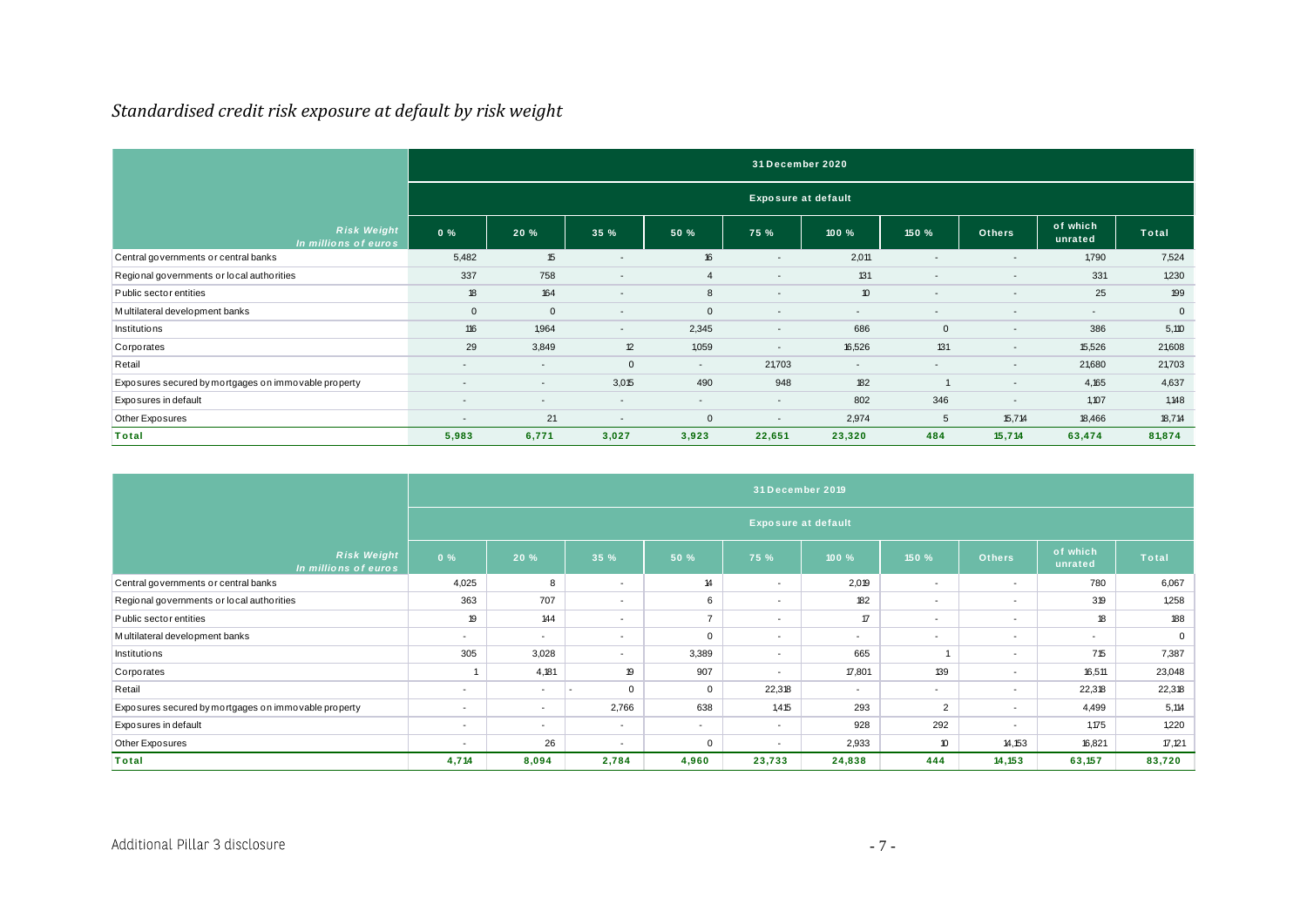#### *Defaulted exposures and provisions by asset class*

| Defaulted exposures and provisions by asset class    |                               |                            |                  |                       |                                 |
|------------------------------------------------------|-------------------------------|----------------------------|------------------|-----------------------|---------------------------------|
|                                                      |                               |                            | 31 December 2020 |                       |                                 |
|                                                      |                               | <b>Gross exposure</b>      |                  |                       |                                 |
| In millions of euros                                 | <b>Defaulted</b><br>exposures | Non-defaulted<br>exposures | <b>Total</b>     | Stage 3<br>provisions | Stage 1 & stage 2<br>provisions |
| Central governments or central banks                 | $\mathbf 0$                   | 64,878                     | 64,878           | ÷,                    | (5)                             |
| Institutions                                         | 99                            | 15,700                     | 15,798           | (63)                  | (4)                             |
| Corporates                                           | 2,671                         | 110,082                    | 112,753          | (1, 112)              | (264)                           |
| Retail                                               | 1,156                         | 87,864                     | 89,019           | (374)                 | (140)                           |
| Secured by real estate property                      | 630                           | 67,300                     | 67,930           | (103)                 | (64)                            |
| of which SME                                         | 154                           | 6,992                      | 7,146            | (38)                  | (19)                            |
| of which non-SME                                     | 475                           | 60,309                     | 60,784           | (65)                  | (46)                            |
| Qualifying revolving                                 | 17                            | 473                        | 490              | (7)                   | (4)                             |
| <b>Other Retail</b>                                  | 509                           | 20,090                     | 20,599           | (264)                 | (72)                            |
| of which SME                                         | 176                           | 6,677                      | 6,853            | (110)                 | (24)                            |
| of which non-SME                                     | 333                           | 13,413                     | 13,746           | (154)                 | (48)                            |
| Other Items                                          |                               | 469                        | 469              |                       |                                 |
| <b>Total IRB approach</b>                            | 3,926                         | 278,992                    | 282,918          | (1, 549)              | (412)                           |
| Central governments or central banks                 | 6                             | 7,413                      | 7,418            | (2)                   | (17)                            |
| Regional governments or local authorities            | 5                             | 1,305                      | 1,310            | (2)                   | (1)                             |
| Public sector entities                               | 8                             | 255                        | 262              | (2)                   | (1)                             |
| Multilateral development banks                       |                               | $\mathbf 0$                | $\mathbf 0$      |                       | $\sim$                          |
| International organisations                          |                               | $\mathbf{0}$               | $\mathbf 0$      |                       | $\overline{\phantom{a}}$        |
| <b>Institutions</b>                                  | 5                             | 6,053                      | 6,058            | (0)                   | (5)                             |
| Corporates                                           | 681                           | 22,708                     | 23,390           | (273)                 | (12)                            |
| Of which SME                                         | 166                           | 4,050                      | 4,216            | (79)                  | (34)                            |
| Retail                                               | 1,205                         | 25,232                     | 26,437           | (638)                 | (209)                           |
| Of which SME                                         | 1,002                         | 18,823                     | 19,825           | (572)                 | (157)                           |
| Exposures secured by mortgages on immovable property | 171                           | 5,780                      | 5,951            | (35)                  | (59)                            |
| Of which SME                                         | 68                            | 1,586                      | 1,653            | (18)                  | (32)                            |
| Other Items                                          | $\mathbf{1}$                  | 18,715                     | 18,715           | $\mathsf 0$           | (1)                             |
| <b>Total Standardised approach</b>                   | 2,082                         | 87,461                     | 89,542           | (952)                 | (406)                           |
| <b>TOTAL</b>                                         | 6,007                         | 366,452                    | 372,460          | (2, 501)              | (818)                           |

<span id="page-7-0"></span>Additional Pillar 3 disclosure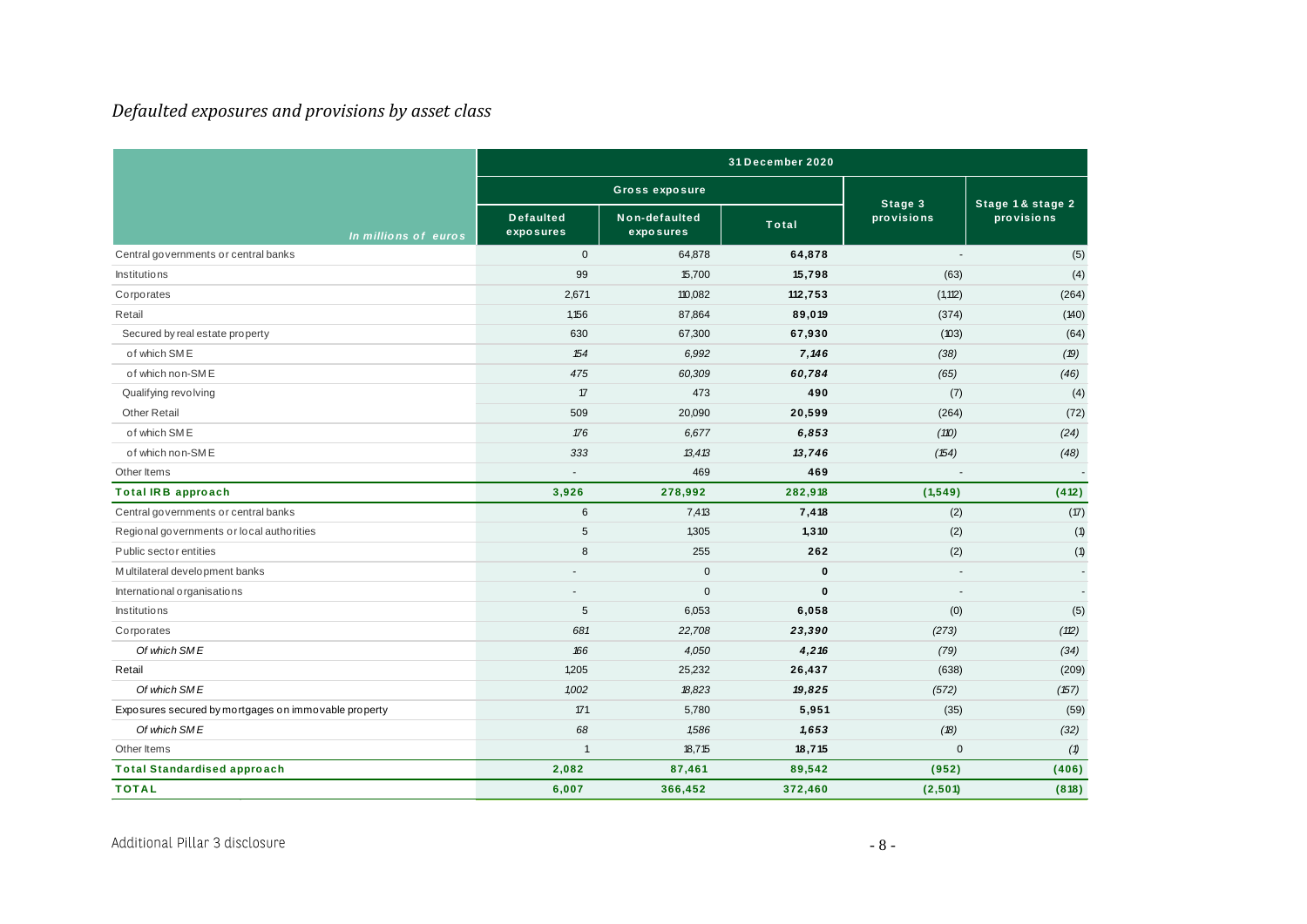|                                                      |                               |                            | 31 December 2019 |                       |                                |
|------------------------------------------------------|-------------------------------|----------------------------|------------------|-----------------------|--------------------------------|
|                                                      |                               | <b>Gross exposure</b>      |                  |                       |                                |
| In millions of euros                                 | <b>Defaulted</b><br>exposures | Non-defaulted<br>exposures | <b>Total</b>     | Stage 3<br>provisions | Stage 1& stage 2<br>provisions |
| Central governments or central banks                 | $\mathbf 0$                   | 19,175                     | 19,175           | (0)                   | (4)                            |
| Institutions                                         | 113                           | 20,270                     | 20,383           | (69)                  | (3)                            |
| Corporates                                           | 2,396                         | 105,487                    | 107,883          | (1,095)               | (183)                          |
| Retail                                               | 1,198                         | 86,391                     | 87,588           | (353)                 | (134)                          |
| Secured by real estate property                      | 821                           | 65,751                     | 66,572           | (144)                 | (57)                           |
| of which SME                                         | 242                           | 6,661                      | 6,903            | (72)                  | (13)                           |
| of which non-SME                                     | 579                           | 59,090                     | 59,669           | (73)                  | (44)                           |
| Qualifying revolving                                 | 12                            | 486                        | 498              | (7)                   | (4)                            |
| <b>Other Retail</b>                                  | 364                           | 20,154                     | 20,518           | (202)                 | (73)                           |
| of which SME                                         | 135                           | 6,974                      | 7,109            | (75)                  | (23)                           |
| of which non-SME                                     | 229                           | 13,180                     | 13,409           | (28)                  | (50)                           |
| Other Items                                          |                               | 444                        | 444              |                       |                                |
| <b>Total IRB approach</b>                            | 3,707                         | 231,767                    | 235,474          | (1, 517)              | (325)                          |
| Central governments or central banks                 | 5                             | 6,118                      | 6,122            | (0)                   | (12)                           |
| Regional governments or local authorities            | $\overline{4}$                | 1,340                      | 1,345            | (1)                   | (1)                            |
| Public sector entities                               | 3                             | 236                        | 239              | (2)                   | (1)                            |
| Multilateral development banks                       |                               | $\Omega$                   | $\mathbf{0}$     | ä,                    |                                |
| <i><b>Institutions</b></i>                           | 6                             | 13,162                     | 13, 168          | (0)                   | (11)                           |
| Corporates                                           | 610                           | 23,996                     | 24,605           | (146)                 | (77)                           |
| of which SME                                         | 162                           | 3,966                      | 4,128            | (72)                  | (27)                           |
| Retail                                               | 1,253                         | 26,011                     | 27,264           | (631)                 | (212)                          |
| of which SME                                         | 1,063                         | 19,276                     | 20,339           | (540)                 | (150)                          |
| Exposures secured by mortgages on immovable property | 146                           | 6,387                      | 6,533            | (45)                  | (62)                           |
| of which SME                                         | 20                            | 2,167                      | 2,288            | (35)                  | (33)                           |
| Other Items                                          | 6                             | 17.25                      | 17,130           | (5)                   | (0)                            |
| <b>Total Standardised approach</b>                   | 2,032                         | 94,375                     | 96,407           | (830)                 | (377)                          |
| <b>TOTAL</b>                                         | 5,739                         | 326,142                    | 331,881          | (2, 347)              | (702)                          |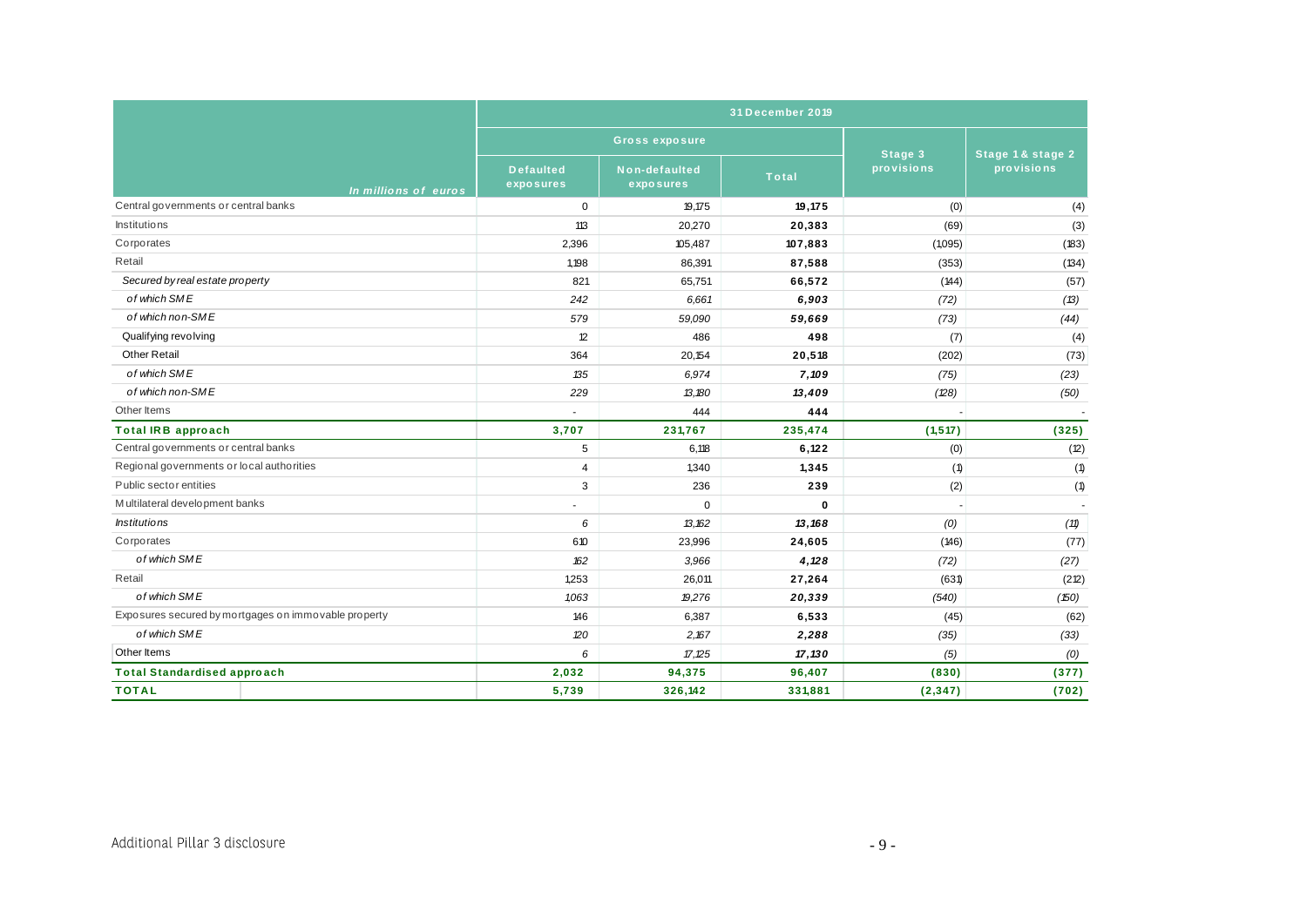# <span id="page-9-0"></span>*Defaulted exposures and provisions by industry*

| <u>Definition employed of all a provisions</u> by industry |                               |                            |                  |            |                              |
|------------------------------------------------------------|-------------------------------|----------------------------|------------------|------------|------------------------------|
|                                                            |                               |                            | 31 December 2020 |            |                              |
|                                                            |                               | <b>Gross exposure</b>      |                  | Stage 3    | Stage 1 & stage              |
| In millions of euros                                       | <b>Defaulted</b><br>exposures | Non-defaulted<br>exposures | Total            | provisions | $\overline{2}$<br>provisions |
| Agriculture and Food                                       | 397                           | 13,523                     | 13,920           | (158)      | (67)                         |
| Insurance                                                  | 11                            | 525                        | 536              | (5)        | (1)                          |
| Chemicals excluding Pharmaceuticals                        | 52                            | 2,790                      | 2,842            | (16)       | (5)                          |
| Building & Public Works                                    | 852                           | 10,313                     | 11, 165          | (427)      | (45)                         |
| <b>Retailers</b>                                           | 248                           | 6,922                      | 7,170            | (132)      | (42)                         |
| Energy excl. Electricity                                   | 55                            | 2,362                      | 2,417            | (35)       | (1)                          |
| Equipment excl. IT and Electronics                         | 104                           | 6,840                      | 6,944            | (51)       | (28)                         |
| Finance                                                    | 137                           | 74,923                     | 75,060           | (79)       | (39)                         |
| <b>Real Estate</b>                                         | 691                           | 25,569                     | 26,261           | (122)      | (56)                         |
| Information Technologies and Electronics                   | 26                            | 1,827                      | 1,854            | (17)       | (4)                          |
| Metals and Mining                                          | 107                           | 5,275                      | 5,381            | (37)       | (26)                         |
| Wholesale and Trading                                      | 552                           | 11,515                     | 12,067           | (324)      | (83)                         |
| <b>Health and Pharmaceuticals</b>                          | 50                            | 6,827                      | 6,877            | (23)       | (16)                         |
| <b>Business Services</b>                                   | 797                           | 37,906                     | 38,703           | (334)      | (83)                         |
| <b>Communication Services</b>                              | 18                            | 3,590                      | 3,608            | (9)        | (7)                          |
| Transportation & Logistics                                 | 240                           | 9,050                      | 9,290            | (86)       | (43)                         |
| Utilities (Electricity, Gas, Water, etc)                   | 13                            | 10,608                     | 10,622           | (4)        | (13)                         |
| Sovereign and public sector                                | 9                             | 23,096                     | 23,106           | (3)        | (12)                         |
| Retail                                                     | 1,188                         | 97,501                     | 98,688           | (433)      | (190)                        |
| Other                                                      | 459                           | 15,491                     | 15,950           | (208)      | (59)                         |
| <b>TOTAL</b>                                               | 6,007                         | 366,452                    | 372,460          | (2,501)    | (818)                        |

|                                          |                               |                            |                  | $\cdots$   |                |
|------------------------------------------|-------------------------------|----------------------------|------------------|------------|----------------|
|                                          |                               |                            |                  |            |                |
|                                          |                               |                            | 31 December 2019 |            |                |
|                                          |                               | <b>Gross exposure</b>      |                  | Stage 3    | Stage 1& stage |
| In millions of euros                     | <b>Defaulted</b><br>exposures | Non-defaulted<br>exposures | <b>Total</b>     | provisions | provisions     |
| Agriculture and Food                     | 278                           | 9,586                      | 9,864            | (110)      | (50)           |
| Insurance                                | 6                             | 386                        | 392              | (4)        | (1)            |
| Chemicals excluding Pharmaceuticals      | 20                            | 2,818                      | 2,838            | (16)       | (4)            |
| Building & Public Works                  | 789                           | 9,811                      | 10,600           | (389)      | (38)           |
| Retailers                                | 214                           | 7,726                      | 7,940            | (106)      | (25)           |
| Energy excl. Electricity                 | 68                            | 2,389                      | 2,457            | (38)       | (0)            |
| Equipment excl. IT and Electronics       | 102                           | 6,107                      | 6,210            | (57)       | (18)           |
| Finance                                  | 157                           | 39,234                     | 39,390           | (88)       | (39)           |
| Real Estate                              | 418                           | 23,701                     | 24,118           | (143)      | (41)           |
| Information Technologies and Electronics | 31                            | 1,921                      | 1,951            | (16)       | (4)            |
| Metals and Mining                        | 125                           | 5,052                      | 5,177            | (38)       | (12)           |
| Wholesale and Trading                    | 760                           | 13,599                     | 14,359           | (378)      | (103)          |
| <b>Health and Pharmaceuticals</b>        | 24                            | 4,128                      | 4,152            | (14)       | (8)            |
| <b>Business Services</b>                 | 633                           | 29,272                     | 29,905           | (236)      | (56)           |
| <b>Communication Services</b>            | 20                            | 3,442                      | 3,462            | (8)        | (4)            |
| Transportation & Logistics               | 202                           | 9,401                      | 9,603            | (87)       | (32)           |
| Utilities (Electricity, Gas, Water, etc) | 35                            | 9,963                      | 9,998            | (12)       | (10)           |
| Sovereign and public sector              | 6                             | 22,659                     | 22,665           | (1)        | (10)           |
| Retail                                   | 1,369                         | 98,323                     | 99,692           | (423)      | (211)          |
| Other                                    | 480                           | 26,625                     | 27,105           | (184)      | (37)           |
| <b>TOTAL</b>                             | 5,739                         | 326,142                    | 331,881          | (2, 347)   | (702)          |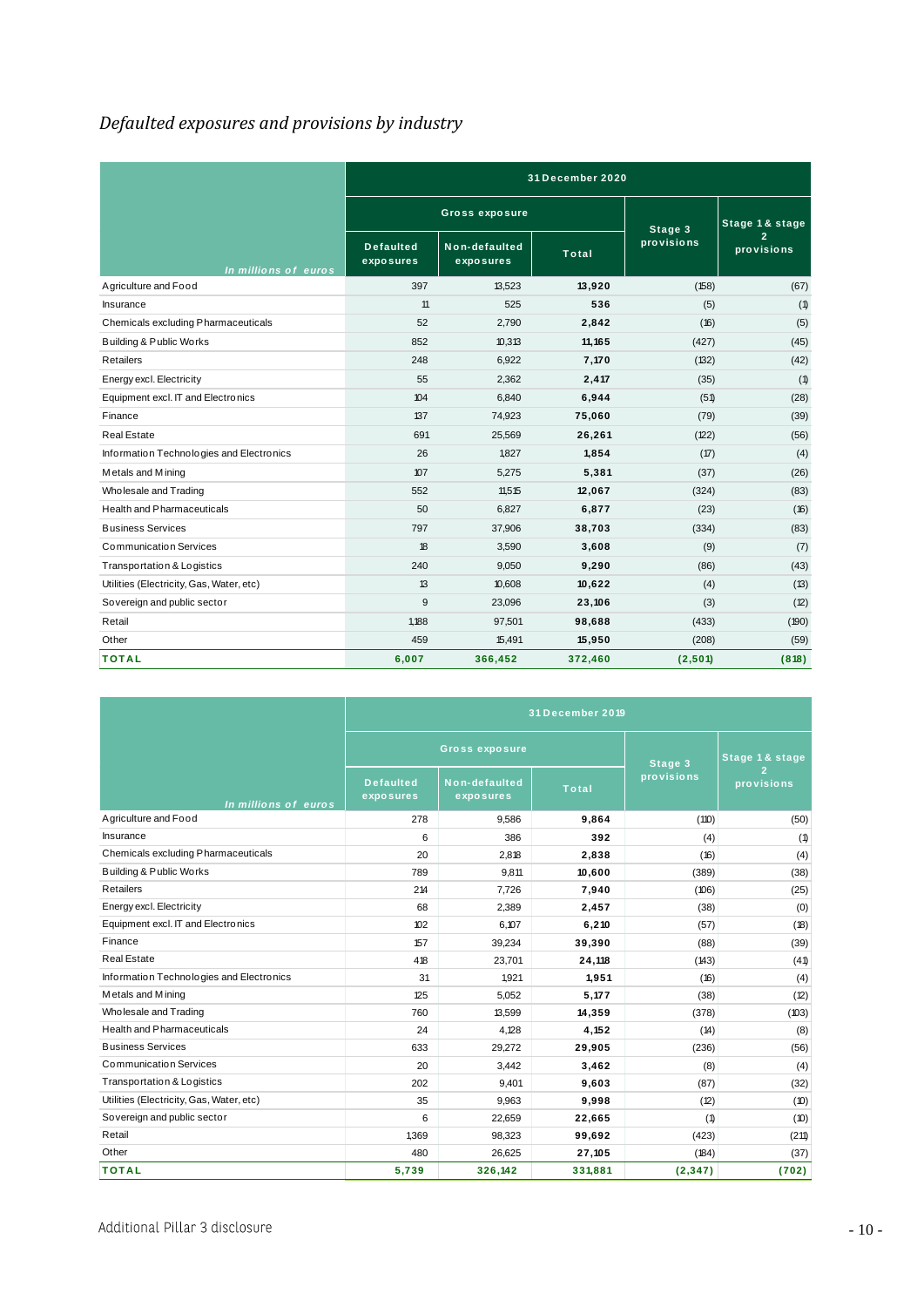<span id="page-10-0"></span>

|                          |                          |                            |                            | 31 December 2020 |                       |                                 |
|--------------------------|--------------------------|----------------------------|----------------------------|------------------|-----------------------|---------------------------------|
|                          |                          |                            | Gross exposure             |                  |                       |                                 |
|                          | In millions of euros     | <b>Defaulted exposures</b> | Non-defaulted<br>exposures | Total            | Stage 3<br>provisions | Stage 1 & stage 2<br>provisions |
| Europe                   |                          | 4,824                      | 333,684                    | 338,508          | (1,791)               | (591)                           |
| Of which                 | France                   | 698                        | 23,718                     | 24,417           | (239)                 | (50)                            |
|                          | Belgium                  | 3,067                      | 206,614                    | 209,681          | (1,038)               | (303)                           |
|                          | Luxembourg               | 176                        | 31,672                     | 31,848           | (77)                  | (51)                            |
|                          | Italy                    | 167                        | 10,568                     | 10,735           | (89)                  | (62)                            |
|                          | United Kingdom           | 190                        | 15,766                     | 15,956           | (123)                 | (38)                            |
|                          | Germany                  | 219                        | 13,064                     | 13,283           | (79)                  | (26)                            |
|                          | Netherlands              | 62                         | 11,172                     | 11,234           | (24)                  | (21)                            |
|                          | Other European Countries | 246                        | 21,109                     | 21,354           | (122)                 | (41)                            |
| <b>North America</b>     |                          | 18                         | 4,131                      | 4,149            | (7)                   | (3)                             |
| Asia Pacific             |                          | 3                          | 1,476                      | 1,480            | (2)                   | (1)                             |
| <b>Rest of the World</b> |                          | 1,161                      | 27,161                     | 28,322           | (701)                 | (223)                           |
| Of which                 | Turkey                   | 715                        | 19,505                     | 20,219           | (411)                 | (212)                           |
| Total                    |                          | 6,007                      | 366,452                    | 372,460          | (2, 501)              | (818)                           |

| i viai                   |                          | 0,001                      | 300,492                    | 312,400          | (4,90 I)              | (010)                          |  |
|--------------------------|--------------------------|----------------------------|----------------------------|------------------|-----------------------|--------------------------------|--|
|                          |                          |                            |                            |                  |                       |                                |  |
|                          |                          |                            |                            | 31 December 2019 |                       |                                |  |
|                          |                          |                            | <b>Gross exposure</b>      |                  |                       |                                |  |
|                          | In millions of euros     | <b>Defaulted exposures</b> | Non-defaulted<br>exposures | Total            | Stage 3<br>provisions | Stage 1& stage 2<br>provisions |  |
| Europe                   |                          | 4,314                      | 291,697                    | 296,012          | (1,613)               | (474)                          |  |
| Of which                 | France                   | 560                        | 34,569                     | 35,129           | (190)                 | (39)                           |  |
|                          | Belgium                  | 2,684                      | 165,556                    | 168,240          | (961)                 | (243)                          |  |
|                          | Luxembourg               | 238                        | 22,985                     | 23,223           | (82)                  | (42)                           |  |
|                          | Italy                    | 149                        | 10,540                     | 10,689           | (48)                  | (53)                           |  |
|                          | United Kingdom           | 177                        | 16,195                     | 16,372           | (132)                 | (31)                           |  |
|                          | Germany                  | 154                        | 14,513                     | 14,667           | (72)                  | (27)                           |  |
|                          | Netherlands              | 92                         | 9,056                      | 9,147            | (38)                  | (13)                           |  |
|                          | Other European countries | 261                        | 18,283                     | 18,544           | (89)                  | (27)                           |  |
| <b>North America</b>     |                          | 19                         | 3,928                      | 3,946            | (8)                   | (4)                            |  |
| Asia Pacific             |                          | 4                          | 1,628                      | 1,632            | (2)                   | (2)                            |  |
| <b>Rest of the World</b> |                          | 1,402                      | 28,888                     | 30,291           | (724)                 | (223)                          |  |
| Of which Turkey          |                          | 906                        | 20,883                     | 21,789           | (435)                 | (211)                          |  |
| <b>Total</b>             |                          | 5,739                      | 326,142                    | 331,881          | (2, 347)              | (702)                          |  |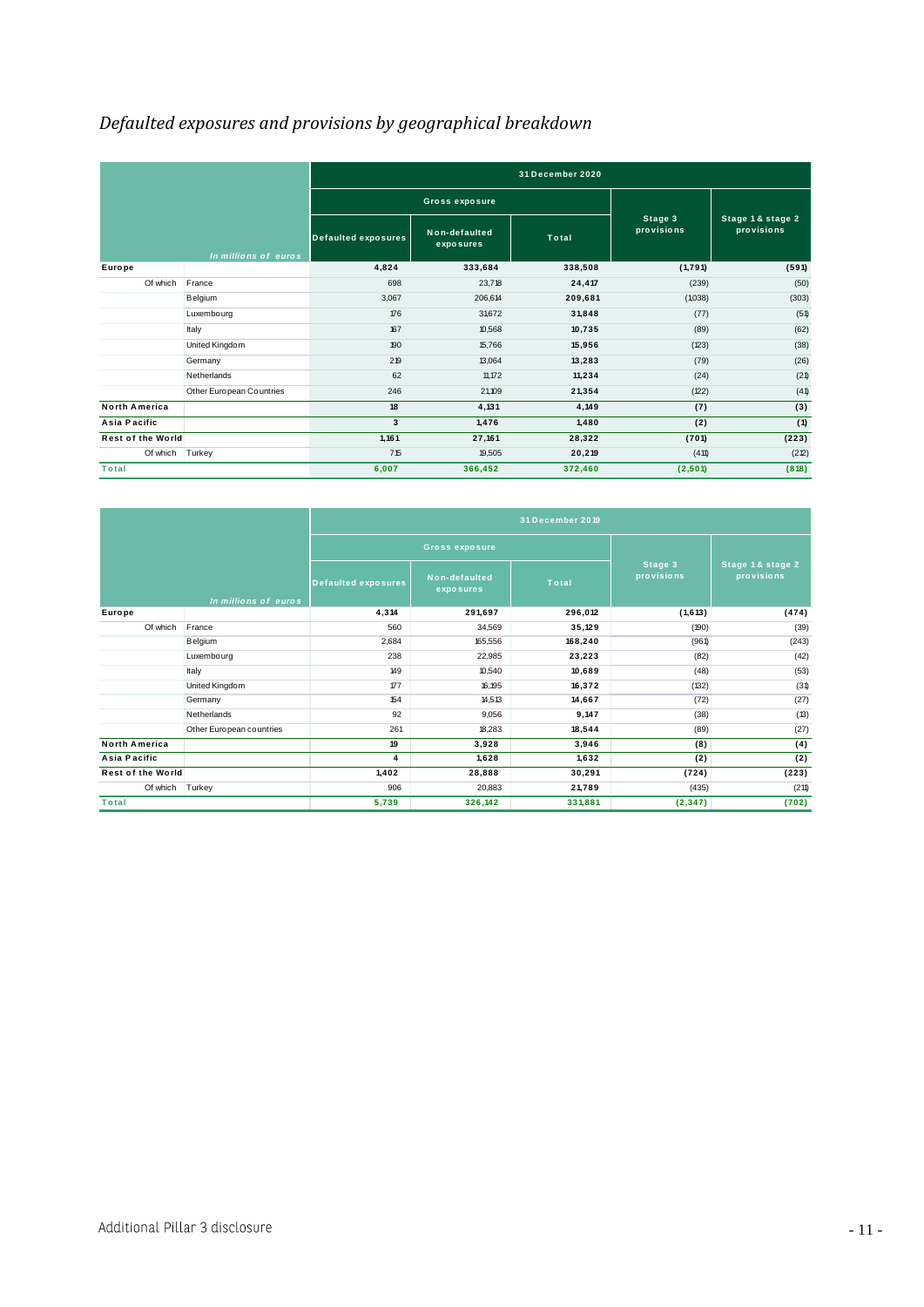#### *Standardised credit risk exposures by standard exposure class*

|                                                      | 31 December 2020        |                          |                         |                      |              |             |  |  |  |  |
|------------------------------------------------------|-------------------------|--------------------------|-------------------------|----------------------|--------------|-------------|--|--|--|--|
|                                                      | <b>Gross exposure</b>   |                          | EAD                     |                      |              |             |  |  |  |  |
| In millions of euros                                 | <b>Balance</b><br>sheet | Off-balance<br>sheet     | <b>Balance</b><br>sheet | Off-balance<br>sheet | <b>RWAs</b>  | Average RWA |  |  |  |  |
| Central governments or central banks                 | 7,400                   | $\mathbf{13}$            | 7,522                   | 3                    | 2,026        | 26.92%      |  |  |  |  |
| Regional governments or local authorities            | 1,270                   | 35                       | 1,221                   | 9                    | 284          | 23.12%      |  |  |  |  |
| Public sector entities                               | 227                     | 28                       | 193                     | $\overline{7}$       | 46           | 23.25%      |  |  |  |  |
| Multilateral development banks                       | $\mathbf 0$             | $\mathbf{0}$             | $\mathbf{0}$            | 0                    | $\mathbf{0}$ | 40.96%      |  |  |  |  |
| International organisations                          | $\mathbf 0$             | $\mathbf{0}$             | $\mathbf{0}$            | 0                    | $\mathbf{0}$ | 20.00%      |  |  |  |  |
| <b>Institutions</b>                                  | 4,736                   | 1,317                    | 4,734                   | 376                  | 2,251        | 44.04%      |  |  |  |  |
| Corporates                                           | 20,210                  | 2,498                    | 20,747                  | 860                  | 17,707       | 81.95%      |  |  |  |  |
| Retail                                               | 21,321                  | 3,911                    | 20,244                  | 1,458                | 13,432       | 61.89%      |  |  |  |  |
| Exposures secured by mortgages on immovable property | 5,062                   | 717                      | 4,285                   | 352                  | 2,035        | 43.88%      |  |  |  |  |
| Exposures un default                                 | 1,991                   | 91                       | 1,100                   | 48                   | 1,321        | 115.08%     |  |  |  |  |
| Other Exposures                                      | 18,715                  | $\overline{\phantom{a}}$ | 18,714                  | ۰                    | 13,046       | 69.69%      |  |  |  |  |
| <b>TOTAL</b>                                         | 80,932                  | 8,610                    | 78,760                  | 3,113                | 52,147       | 63.69%      |  |  |  |  |

<span id="page-11-0"></span>

| Other Exposures                                      | 18,715<br>$\overline{\phantom{a}}$ |                      | 18,714                  |                      | 13,046      | 69.69%      |  |  |  |  |
|------------------------------------------------------|------------------------------------|----------------------|-------------------------|----------------------|-------------|-------------|--|--|--|--|
| <b>TOTAL</b>                                         | 80,932                             | 8,610                | 78,760                  | 3,113                | 52,147      | 63.69%      |  |  |  |  |
|                                                      | 31 December 2019                   |                      |                         |                      |             |             |  |  |  |  |
|                                                      | <b>Gross exposure</b>              |                      | EAD                     |                      |             |             |  |  |  |  |
| In millions of euros                                 | <b>Balance</b><br>sheet            | Off-balance<br>sheet | <b>Balance</b><br>sheet | Off-balance<br>sheet | <b>RWAs</b> | Average RWA |  |  |  |  |
| Central governments or central banks                 | 6,099                              | 19                   | 6,062                   | 5                    | 2,028       | 33.43%      |  |  |  |  |
| Regional governments or local authorities            | 1,315                              | 25                   | 1,250                   | 8                    | 326         | 25.92%      |  |  |  |  |
| Public sector entities                               | 219                                | $\sqrt{7}$           | 184                     | $\overline{4}$       | 50          | 26.39%      |  |  |  |  |
| M ultilateral development banks                      | $\Omega$                           | $\mathbf 0$          | $\Omega$                | $\mathbf 0$          | $\Omega$    | 50.00%      |  |  |  |  |
| <b>Institutions</b>                                  | 5,764                              | 7,398                | 5,762                   | 1,625                | 2,966       | 40.16%      |  |  |  |  |
| Corporates                                           | 21,308                             | 2,688                | 22,034                  | 1,013                | 19,021      | 82.53%      |  |  |  |  |
| Retail                                               | 21,809                             | 4,202                | 20,628                  | 1,690                | 13,837      | 62.00%      |  |  |  |  |
| Exposures secured by mortgages on immovable property | 5,456                              | 931                  | 4,664                   | 450                  | 2,414       | 47.20%      |  |  |  |  |
| Exposures un default                                 | 1,963                              | 69                   | 1,183                   | 37                   | 1,366       | 111.95%     |  |  |  |  |
| Other Exposures                                      | 17,125                             | $\mathbf 0$          | 17,121                  | $\mathbf 0$          | 12,015      | 70.13%      |  |  |  |  |
| <b>TOTAL</b>                                         | 81,058                             | 15,350               | 78,888                  | 4,832                | 54,022      | 64.53%      |  |  |  |  |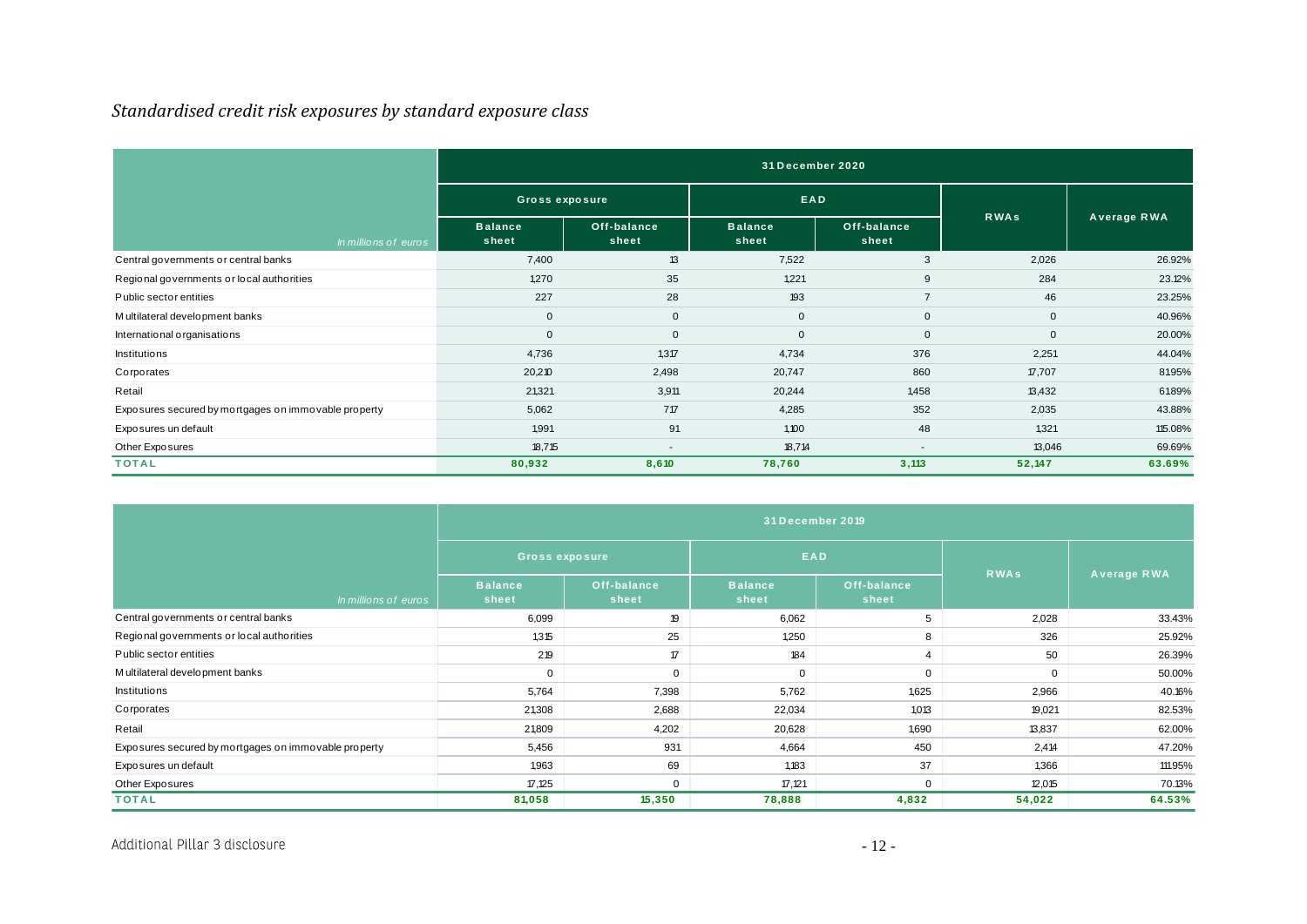# Counterparty credit risk

#### *IRBA bilateral counterparty credit risk exposures*

<span id="page-12-1"></span><span id="page-12-0"></span>

| <i><b>INDIT DIRECT DE CORTIGI PRI CY CI CAIL I ISK CROSSIT CS</b></i> |                |              |            |                       |                     |              |                    |
|-----------------------------------------------------------------------|----------------|--------------|------------|-----------------------|---------------------|--------------|--------------------|
|                                                                       |                |              |            | 31 December 2020      |                     |              |                    |
| In millions of euros                                                  | PD scale       | EAD          | Average PD | Average<br><b>LGD</b> | Average<br>maturity | <b>RWAs</b>  | <b>RWA</b> density |
| Central governments or central banks                                  | Sub-total      | 1,070        | 0.01%      | 1%                    | $5\phantom{a}$      | 5            | 0%                 |
|                                                                       | 0,00 < 0,15    | 2,057        | 0.03%      | 14%                   | $\overline{2}$      | 130          | 6%                 |
|                                                                       | 0,15 < 0,25    | 77           | 0.17%      | 10%                   | 5                   | 12           | 16%                |
|                                                                       | 0,25 < 0,50    | 82           | 0.32%      | 11%                   | 5                   | 18           | 22%                |
| Institutions                                                          | 0.50 < 0.75    | 16           | 0.74%      | 11%                   | 5                   | 5            | 29%                |
|                                                                       | 0.75 < 2.50    | 37           | 1.18%      | 16%                   | 4                   | 14           | 39%                |
|                                                                       | 2,50 < 10,00   | 3            | 3.07%      | 80%                   | $\mathbf{1}$        | 9            | 268%               |
|                                                                       | Sub-total      | 2,272        | 0.07%      | 14%                   | $\overline{2}$      | 188          | 8%                 |
|                                                                       | 0.00 < 0.15    | 3,271        | 0.10%      | 43%                   | $\mathbf{1}$        | 705          | 22%                |
|                                                                       | 0,15 < 0,25    | 414          | 0.19%      | 19%                   | 4                   | 109          | 26%                |
|                                                                       | 0,25 < 0,50    | 322          | 0.42%      | 29%                   | 4                   | 178          | 55%                |
|                                                                       | 0.50 < 0.75    | 292          | 0.68%      | 30%                   | 4                   | 224          | 77%                |
| Corporates                                                            | 0.75 < 2.50    | 183          | 1.41%      | 28%                   | $\overline{2}$      | 128          | 70%                |
|                                                                       | 2,50 < 10,00   | 89           | 4.52%      | 31%                   | $\overline{2}$      | 90           | 100%               |
|                                                                       | 10,00 < 100,00 | 24           | 20.48%     | 21%                   | 4                   | 24           | 98%                |
|                                                                       | 100,00         | 79           | 100.00%    | 86%                   | 5                   | $\mathbf{1}$ | $1\%$              |
|                                                                       | Sub-total      | 4,674        | 2.08%      | 38%                   | $\overline{2}$      | 1,459        | 31%                |
| Retail                                                                | Sub-total      | $\mathbf{0}$ | 0.28%      | 79%                   | $\bf{0}$            | $\mathbf{0}$ | 40%                |
| <b>Total</b>                                                          |                | 8,016        | 1.24%      | 26%                   | $\overline{2}$      | 1,651        | 21%                |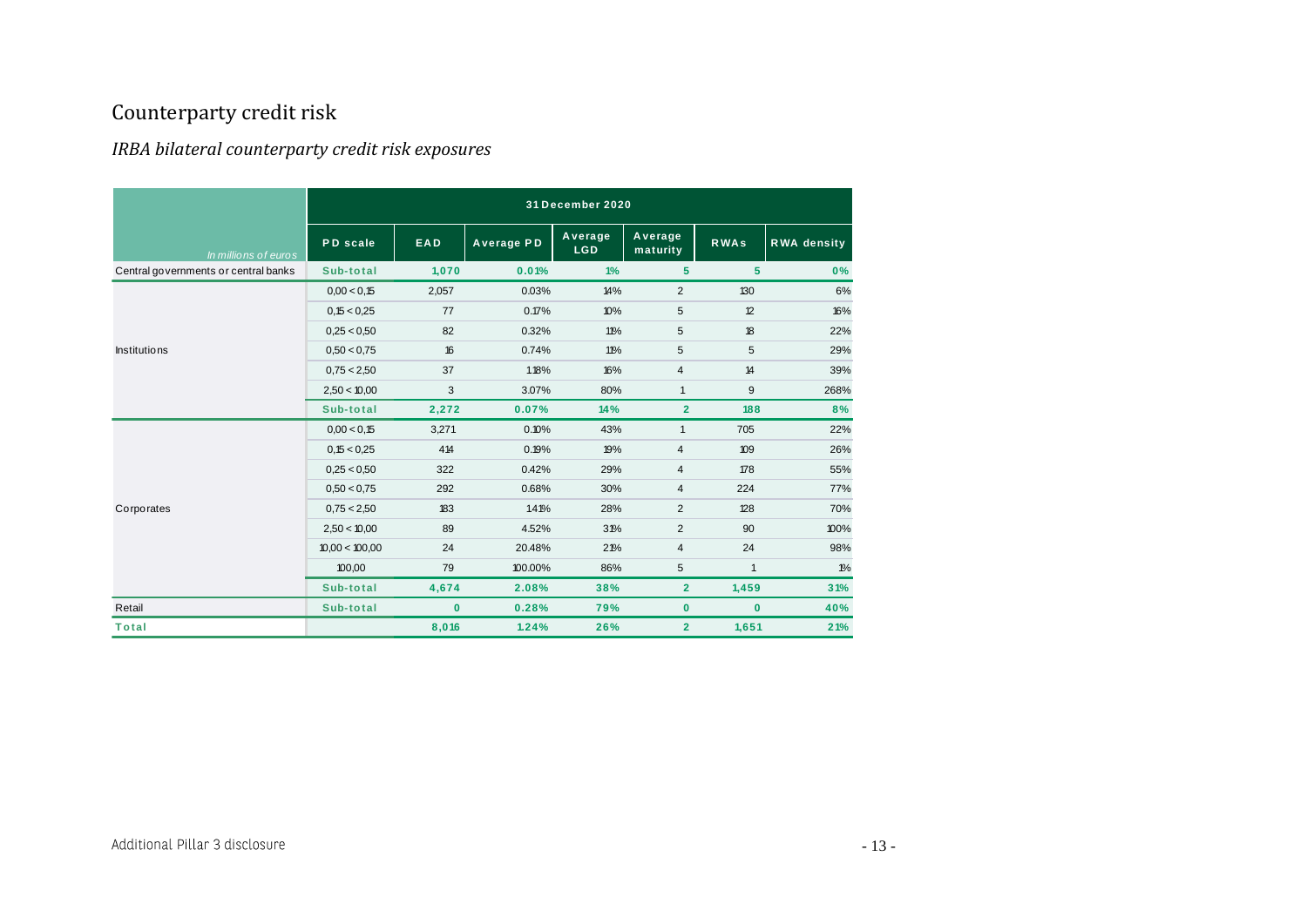|                                      |                 |          |                   | 31 December 2019      |                     |                |                    |
|--------------------------------------|-----------------|----------|-------------------|-----------------------|---------------------|----------------|--------------------|
| In millions of euros                 | <b>PD</b> scale | EAD      | <b>Average PD</b> | Average<br><b>LGD</b> | Average<br>maturity | <b>RWAs</b>    | <b>RWA</b> density |
| Central governments or central banks | Sub-total       | 825      | 0.01%             | 2%                    | 4                   | 3              | 0%                 |
|                                      | 0.00 < 0.15     | 1,840    | 0.03%             | 15%                   | $\overline{2}$      | 116            | 6%                 |
|                                      | 0,15 < 0.25     | 62       | 0.17%             | 11%                   | 5                   | 10             | 16%                |
| Institutions                         | 0.25 < 0.50     | 67       | 0.32%             | 11%                   | 5                   | 15             | 22%                |
|                                      | 0.50 < 0.75     | $10$     | 0.54%             | 13%                   | 5                   | 3              | 31%                |
|                                      | 0.75 < 2.50     | 36       | 1.14%             | 16%                   | 5                   | $\mathcal T$   | 48%                |
|                                      | 2,50 < 10,00    | 4        | 3.07%             | 80%                   | $\mathbf{1}$        | 11             | 271%               |
|                                      | Sub-total       | 2,019    | 0.07%             | 14%                   | $\overline{2}$      | 173            | 9%                 |
|                                      | 0.00 < 0.15     | 3,177    | 0.08%             | 44%                   | $\mathbf{1}$        | 614            | 19%                |
|                                      | 0,15 < 0.25     | 227      | 0.18%             | 28%                   | $\overline{4}$      | 74             | 33%                |
|                                      | 0.25 < 0.50     | 269      | 0.42%             | 30%                   | 4                   | 161            | 60%                |
|                                      | 0.50 < 0.75     | 139      | 0.68%             | 28%                   | 5                   | 106            | 76%                |
| Corporates                           | 0.75 < 2.50     | 181      | 1.38%             | 31%                   | $\overline{2}$      | 140            | 77%                |
|                                      | 2,50 < 10,00    | 135      | 4.70%             | 36%                   | 3                   | 183            | 136%               |
|                                      | 10,00 < 100,00  | 21       | 21.37%            | 18%                   | 4                   | 20             | 97%                |
|                                      | 100,00          | 77       | 100.00%           | 98%                   | 4                   | $\overline{7}$ | 9%                 |
|                                      | Sub-total       | 4,225    | 2.25%             | 41%                   | $\mathbf{2}$        | 1,305          | 31%                |
| Retail                               | Sub-total       | $\bf{0}$ | 0.69%             | 80%                   | 0                   | $\bf{0}$       | 41%                |
| <b>Total</b>                         |                 | 7,069    | 1.37%             | 29%                   | $\overline{2}$      | 1,481          | 21%                |